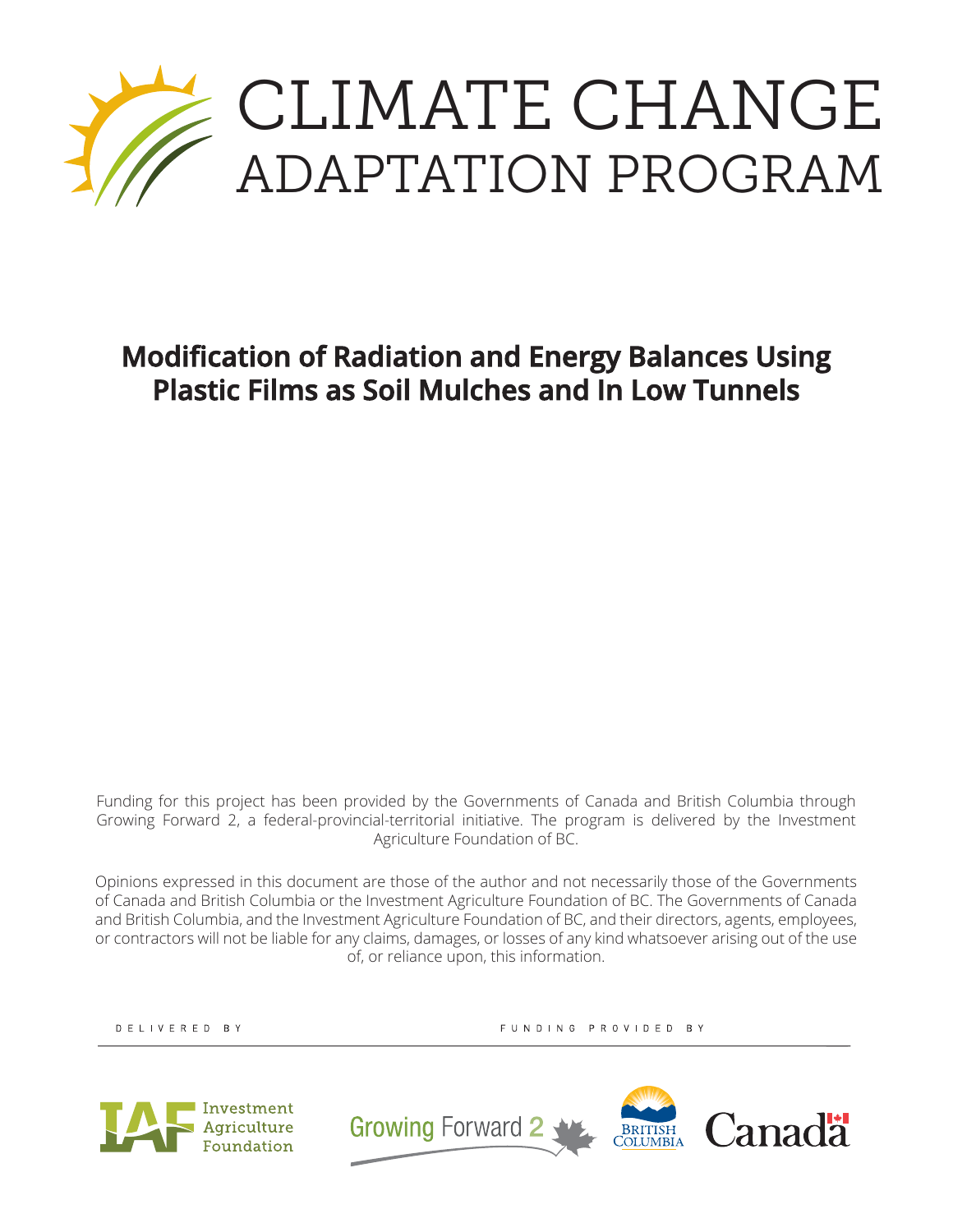# **Modification of Radiation and Energy Balances Using Plastic Films as Soil Mulches and In Low Tunnels**

Principal Investigator: T. Andrew Black Co-investigators: Paul Jassal, Sean Smukler, Veronik Campbell Faculty of Land and Food Systems, University of British Columbia, Vancouver

> **Terminal Report February 2018**

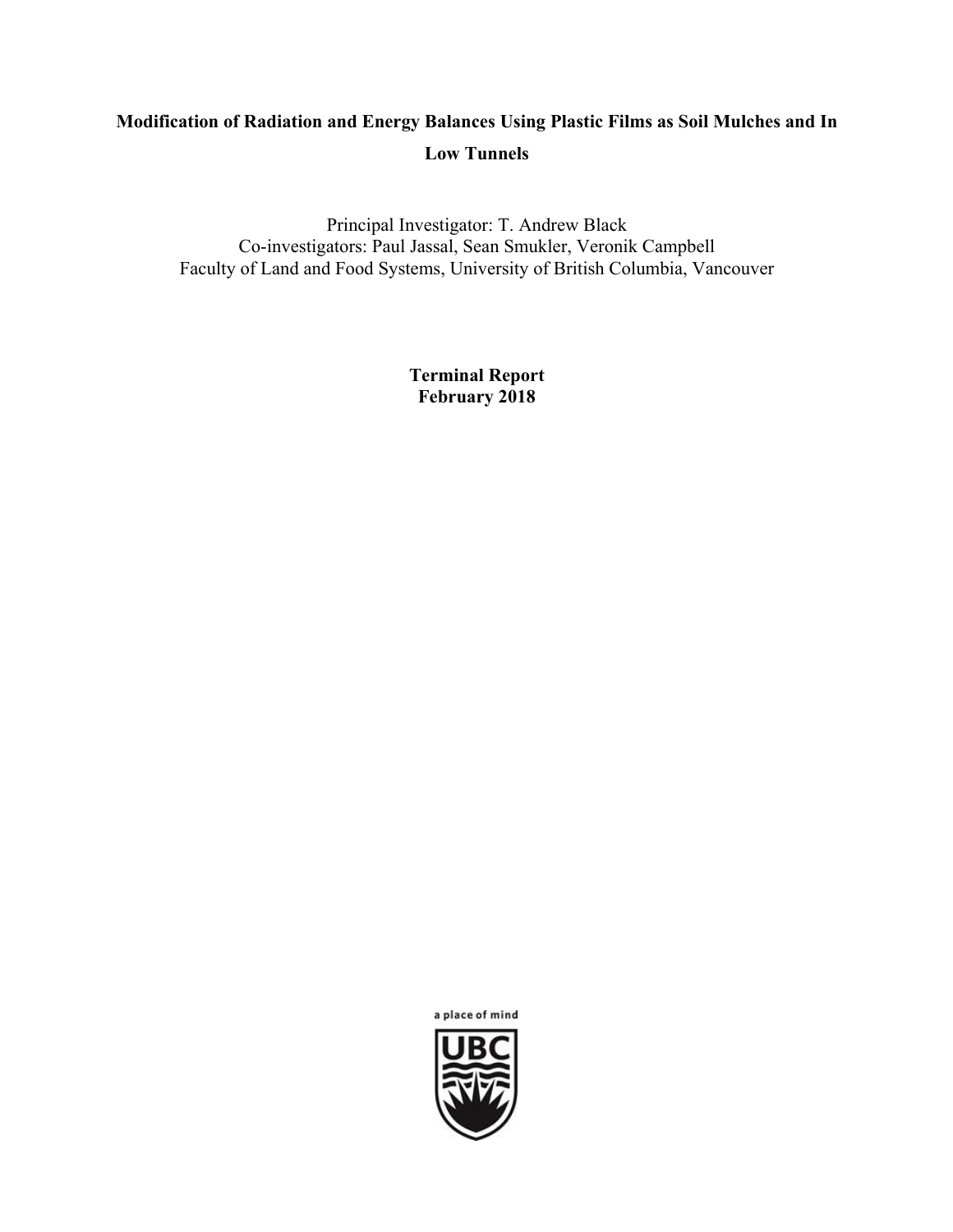#### **Acknowledgments**

Funding for this project has been provided in part by the Governments of Canada and British Columbia through the Investment Agriculture Foundation of BC under *Growing Forward 2*, a federal-provincial-territorial initiative. The program is delivered by the BC Agriculture & Food Climate Action Initiative.

Thanks to Robert Borsato and Catherine Allen of Mackin Creek Organic Farm, and Lydia Ryall of Cropthorne Organic Farm for collaborating on this research. Thanks are due to our PhD student Hughie Jones for taking the lead on this research, and to undergraduate summer research assistants (USRA's) - Thea Rodgers, Ernest Wu, Nikki Lax and Brian Wang - for their help in setting up experiments and instrumentation and help with data collection. Financial assistance from Dean Rickey Yada, Faculty of Land and Food Systems, UBC, Center for Sustainable Food Production at UBC, and NSERC (for partly supporting two USRA's), and in-kind support from Osborne Seed Company and ATI Films is gratefully acknowledged. We are thankful to project manager Samantha Charlton (Farm Adaptation Innovator Program, BC Agriculture & Food Climate Action Initiative) for her liaison work and quality guidance throughout the project.

#### **Disclaimer**

The Governments of Canada and British Columbia are committed to working with industry partners. Opinions expressed in this document are those of the authors and not necessarily those of the Governments of Canada and British Columbia, or the Investment Agriculture Foundation.

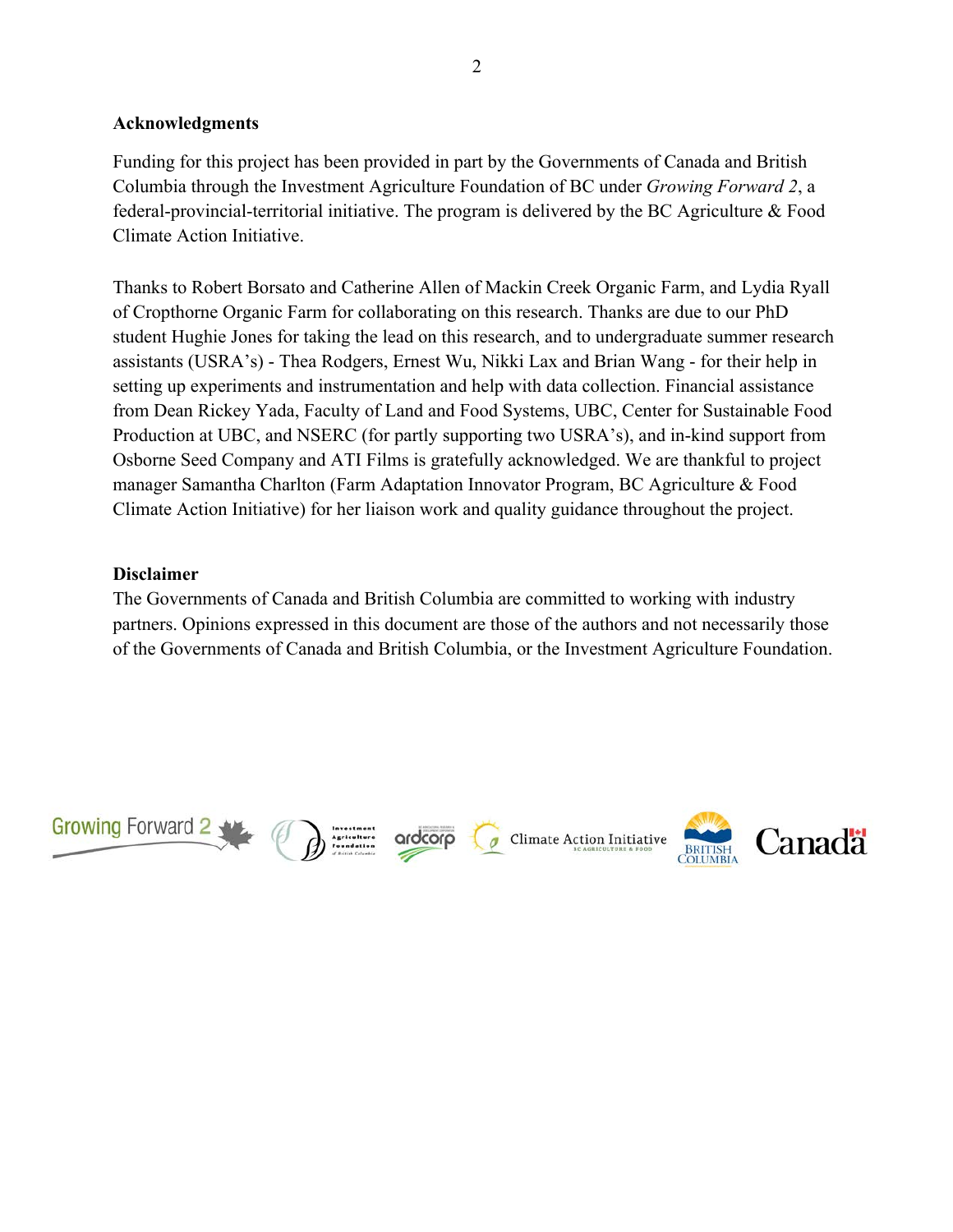# **Contents**

| 1. Executive summary                                                                    |    |
|-----------------------------------------------------------------------------------------|----|
| 2. List of presentations                                                                |    |
| 3. List of Fact Sheets                                                                  | 6  |
| 4. Chapter 1: Introduction                                                              |    |
| 5. Chapter 2: Spectral characterisation of plastic films                                | 12 |
| 6. Chapter 3: Effects of plastic mulches on soil temperature and surface energy balance | 16 |
| 7. Chapter 4: Using plastic films in low tunnels for modification of microclimate       | 20 |
| 8. Chapter 5: Using plastic films in low tunnels for enhancing plant growth             | 26 |
| 9. Conclusions                                                                          | 33 |
| 10. References                                                                          | 34 |
|                                                                                         |    |

Page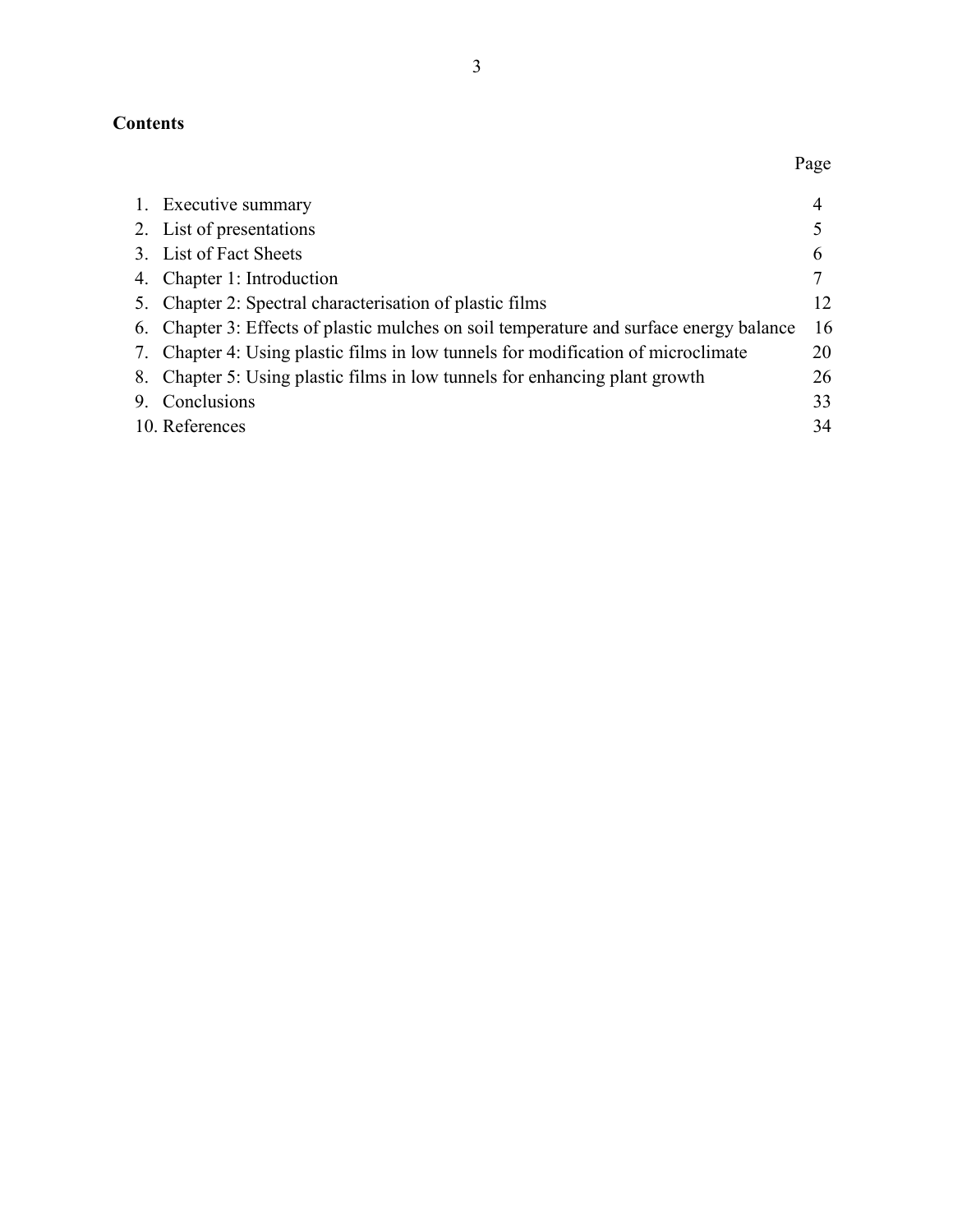#### **Executive summary**

Use of plastic films as mulches and in enclosures has become a standard practice in horticulture to aid in weed control, conserve soil water, and raise soil and air temperature. However, their potential as a means to adapt to climate change with increased occurrence of extreme weather conditions has not been explored. This has become more relevant with the availability of modern speciality films, such as low-albedo black films, high albedo white films, photosyntheticallyactive radiation blocking infrared transmitting films, black-on-white, and lower longwave transmitting films (e.g., Thermax). We studied the effects of nine state-of-the-art commercially available plastic films as mulches and in low tunnels for their ability to modify microclimates and affect plant growth at three certified organic farms: UBC Farm (Vancouver, BC), Mackin Creek Farm (Near Soda Creek, BC) and Cropthorne Farm (Westham Island, BC). First of all, these nine plastic films were characterized for their radiative properties in the laboratory and outside under the sun using a shortwave spectroradiometer. Their use as mulches in an experiment conducted at UBC Farm showed that black plastic films reflected very little sunlight (i.e. low albedo) and increased soil temperature. In contrast, white plastic films reflected more sunlight (i.e. high albedo), and typically decreased soil temperature. While transparent plastic films reflected a similar amount of sunlight as the soil surface they covered, they caused the largest increase in measured soil temperature. Highest achievable soil temperature occurred with black and transparent plastic films for high and low degrees of contact, respectively. Overall, these plastic film mulches provided a wide range of soil cooling and warming potential (-20% to 55%).

The effect of using Thermax and two high shortwave transmissivity regular and perforated polyethylene films in low tunnels on soil temperature and energy balance was studied at UBC Farm. On a sunny day, all three plastic films transmitted 90% of the incoming shortwave radiation to the black plastic mulch floor for heating inside air. However, due to lower net loss of longwave energy for Thermax compared to polyethylene films, it was about 30% more efficient in heating the inside of the low tunnels. In another experiment, also at UBC Farm, growth of Padrón pepper was studied in low tunnels covered with regular polyethylene and Thermax in comparison to no cover. Low tunnel grown peppers produced more peppers per harvest period, but by mid to late August, the harvest rate declined for the low tunnel grown peppers, most likely due to a depletion of  $CO<sub>2</sub>$  during the daytime. These results suggest the need to examine the value of periodic tunnel ventilation or  $CO<sub>2</sub>$  fertilization. Nevertheless, regular polyethylene and Thermax tunnels yielded ~12% more peppers than no-cover during the entire harvest period. At Cropthorne Farm and Mackin Creek Farm, regular polyethylene low tunnels increased zucchini and broccoli yields by 20% and 200%, respectively.

This research is beneficial to make decisions for choosing appropriate films depending upon seasons and eco-climate regions in BC. The outcome of this research was disseminated to scientists, students, extension workers and farmers through (1) eleven presentations at different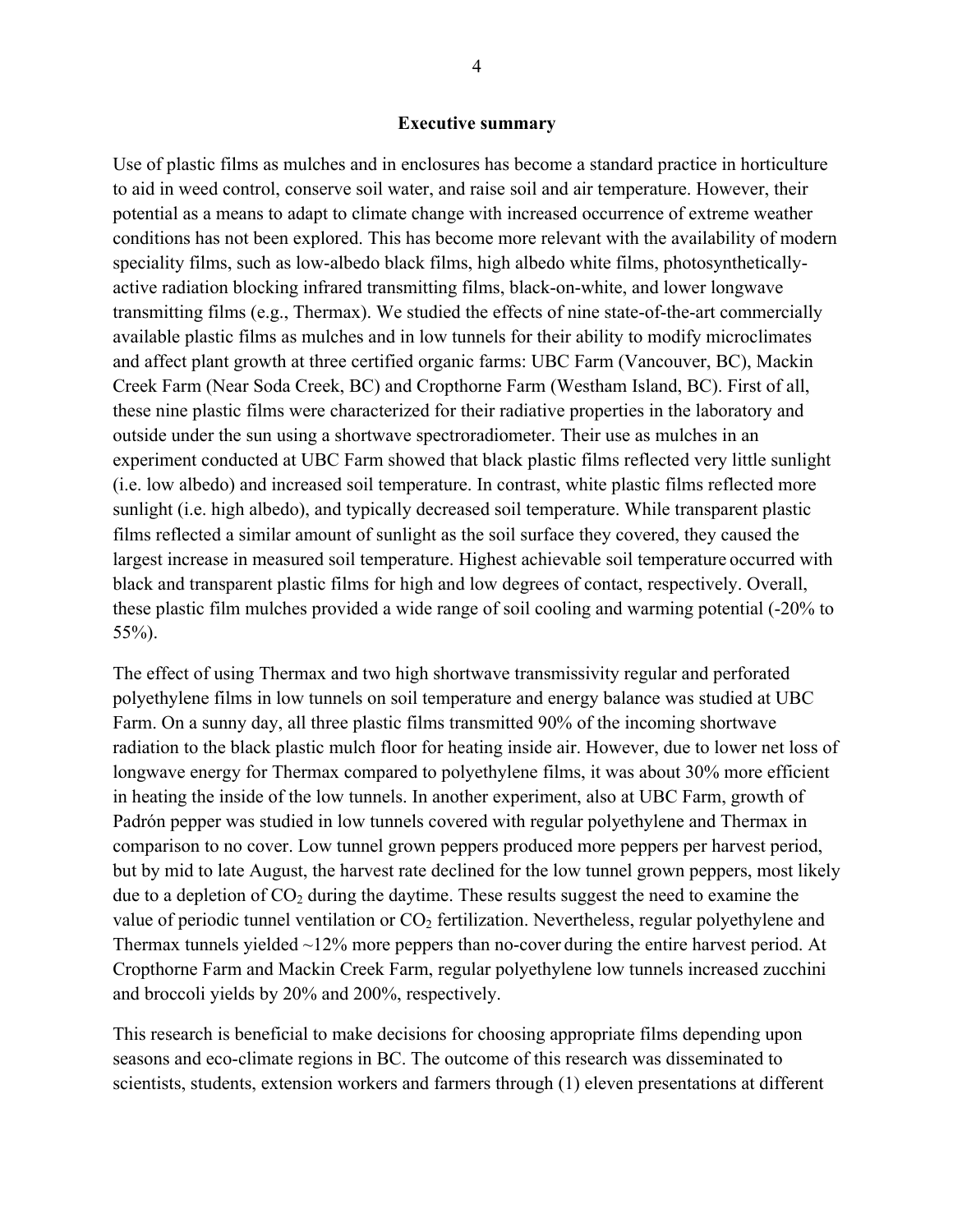fora, (2) two fact sheets, (3) one handout, and (4) a video project on "Crop-protection research and innovation for adaptation to climate change in BC".

### **List of presentations**

- 1. Effect of plastic mulches on surface albedo and soil temperature. Joy of Feeding event at UBC Farm, September 2015. (35, 10)
- 2. Plastic film mulches and low tunnels to help BC farmers adapt to climate change. Agriculture and Climate Change Adaptation Research Workshop in Kelowna, December 2015.
- 3. Radiative properties of plastic films and their use as soil mulches and low tunnels to modify crop microclimate. Canadian Society of Soil Science Annual Meeting, Kamloops, May 14-19, 2016.
- 4. Radiative properties of plastic films and their use as soil mulches and low tunnels to modify crop microclimate. UBC Farm Staff Meeting, June 15, 2016.
- 5. Radiation and heat transfer from plastic films used as soil mulches and in low tunnels. Land & Food Systems at UBC, October 28, 2016.
- 6. Effects of plastic mulches and low tunnels on air and soil temperature. Food Sustainability symposium at UBC, January 26, 2017.
- 7. Radiation and heat transfer from plastic films used as soil mulches and low tunnels. Practical Tips and Tools for Small-Scale, Diversified Farmers, UBC Botanical Garden, January 29, 2017.
- 8. Radiative properties of plastic films and their use as soil mulches and in low tunnels to modify crop microclimate. CGU and CSAFM Joint Annual Scientific Meeting, Vancouver, BC, 28-31 May 2017.
- 9. Plastic films and their use as soil mulches and in low tunnels to modify crop microclimate and productivity. BC Agricultural Climate Adaptation Research Workshop, December 7-8 2017, Abbotsford, BC.
- 10. Using plastic film mulches and low tunnels for crop protection and season extension. Horticulture Growers Short Course, Abbotsford BC, January 25-27 2018.
- 11. Using plastic film mulches and low tunnels for crop protection and season extension in the Cariboo Region of BC. Cariboo Agricultural Research Alliance: Launch & Applied Research Workshop Pioneer Complex, Williams Lake BC, February 14, 2018.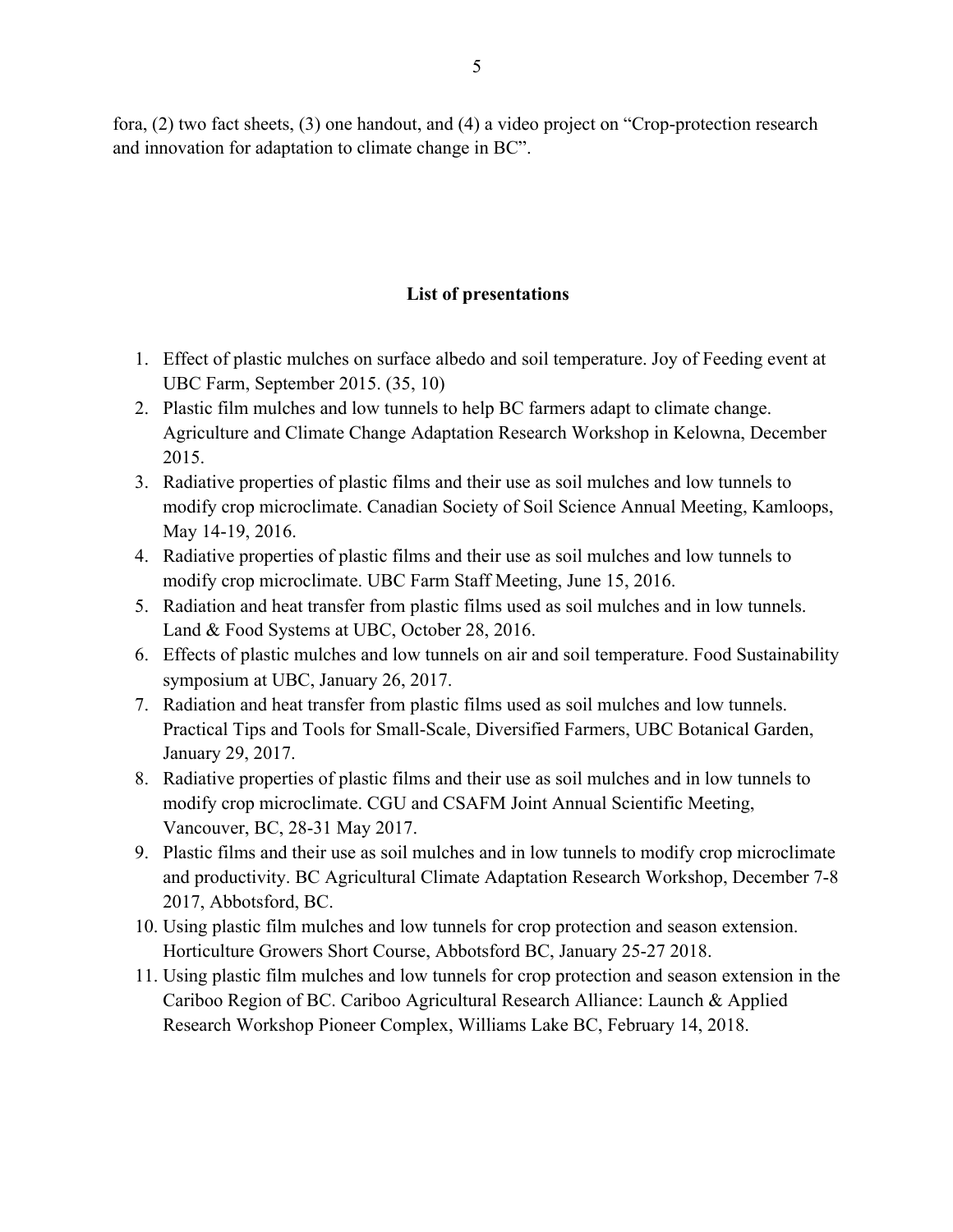## **List of Fact Sheets**

- 1. Effects of various plastic mulches on soil temperature and the surface energy balance
- 2. Using plastic films in low tunnels for modification of microclimate and enhancing plant growth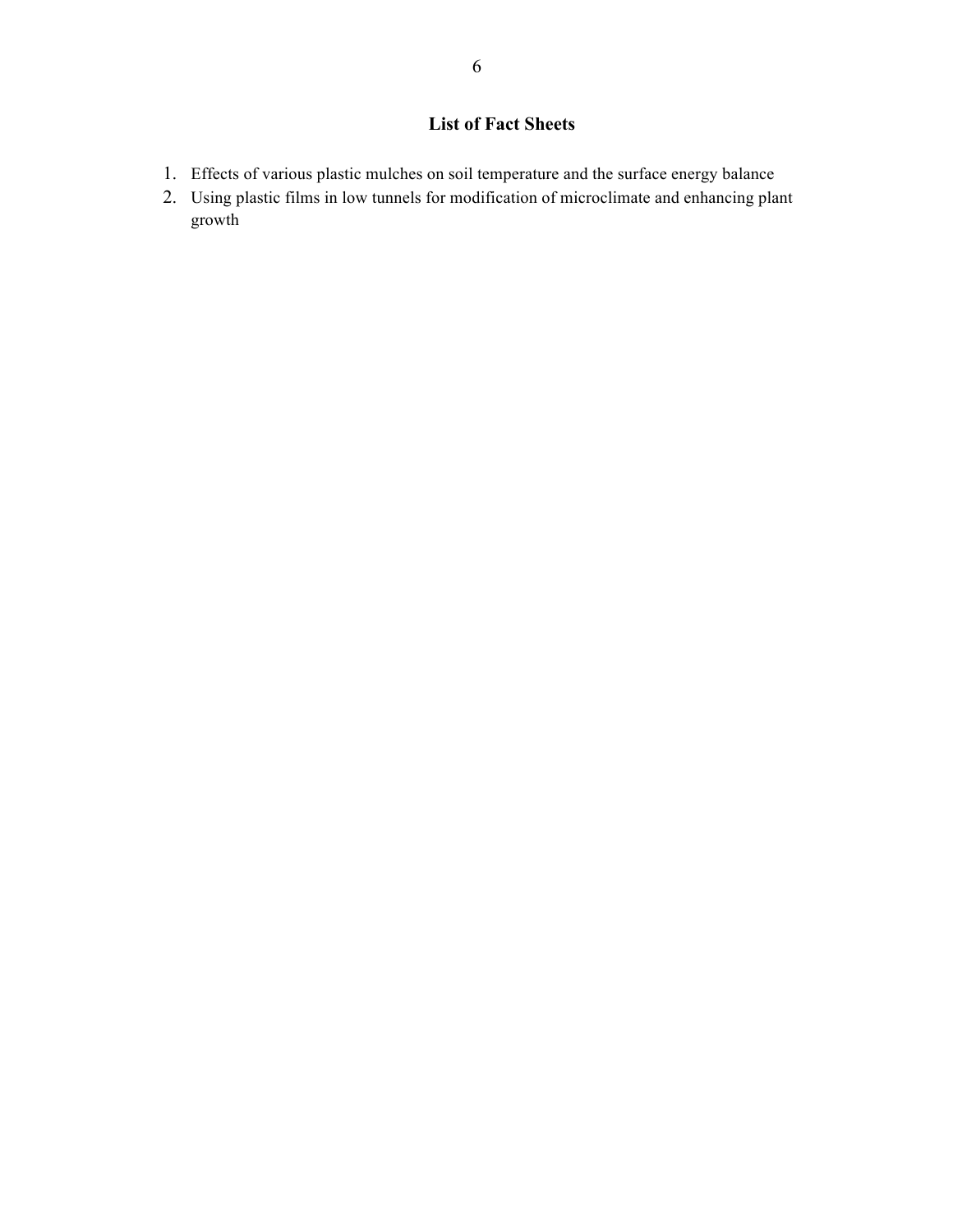# **Chapter 1 Introduction**

While use of plastic mulches has become standard practice in horticulture to aid in weed control, conserve soil water, and raise soil temperature, their potential as a means to adapt to climate change has not been explored. Similarly, studying plastic films in low tunnels, which have long been a tool used in horticulture to extend the growing season and increase produce quality by sheltering the crop from the weather, has become even more relevant under climate change with increased occurrence of extreme weather conditions. Crop producers worldwide are facing challenges and opportunities associated with climate change and variability (e.g., Lee et al. 2011; Olesen et al. 2011; Traore et al. 2013; Mereu et al. 2015). In Canada, with generally low mean annual temperatures, climate change-induced warming may provide opportunities for new types of crops, increased growing-season length, and increased crop productivity. However, water deficits may offset potential crop productivity gains in some regions (Smith et al. 2011). In British Columbia (BC), increased annual temperature may enable fruit to be grown in regions where previously it was not possible (Rayne and Forest 2016). In BC, temperatures have increased on average by 1.4 °C from 1900 to 2013 (BC Ministry of Environment 2016), and it is predicted that in southwestern BC, temperatures will increase by 0.8 to 2.6  $\degree$ C and 1.4 to 3.6  $\degree$ C in the wintertime and summertime, respectively, by the 2050's (Zwiers et al., 2011). Annual precipitation has increased across BC, yet it is expected that more wintertime precipitation will fall as rain, limiting snowpack and glacier accumulation, which are essential for summer streamflow and irrigated lands in BC (Kang et al. 2016; Schiefer et al. 2007; Werner et al. 2013).

Different plastic mulches and low tunnels can be used to modify the cropping environment of vegetable crops thereby enhancing crop yields and quality in addition to the benefits of protection from wind, rain, insects, disease, and vertebrate pests. Thus these mulches have a great potential to help farm adaptation to predicted climate change. For example, the use of transparent (clear) and black films result in large and moderate increases in soil temperature, respectively, while white-on-black film lowers soil temperature. Black films also have the advantage of eliminating weeds. Highly reflective metallized films also reduce soil temperature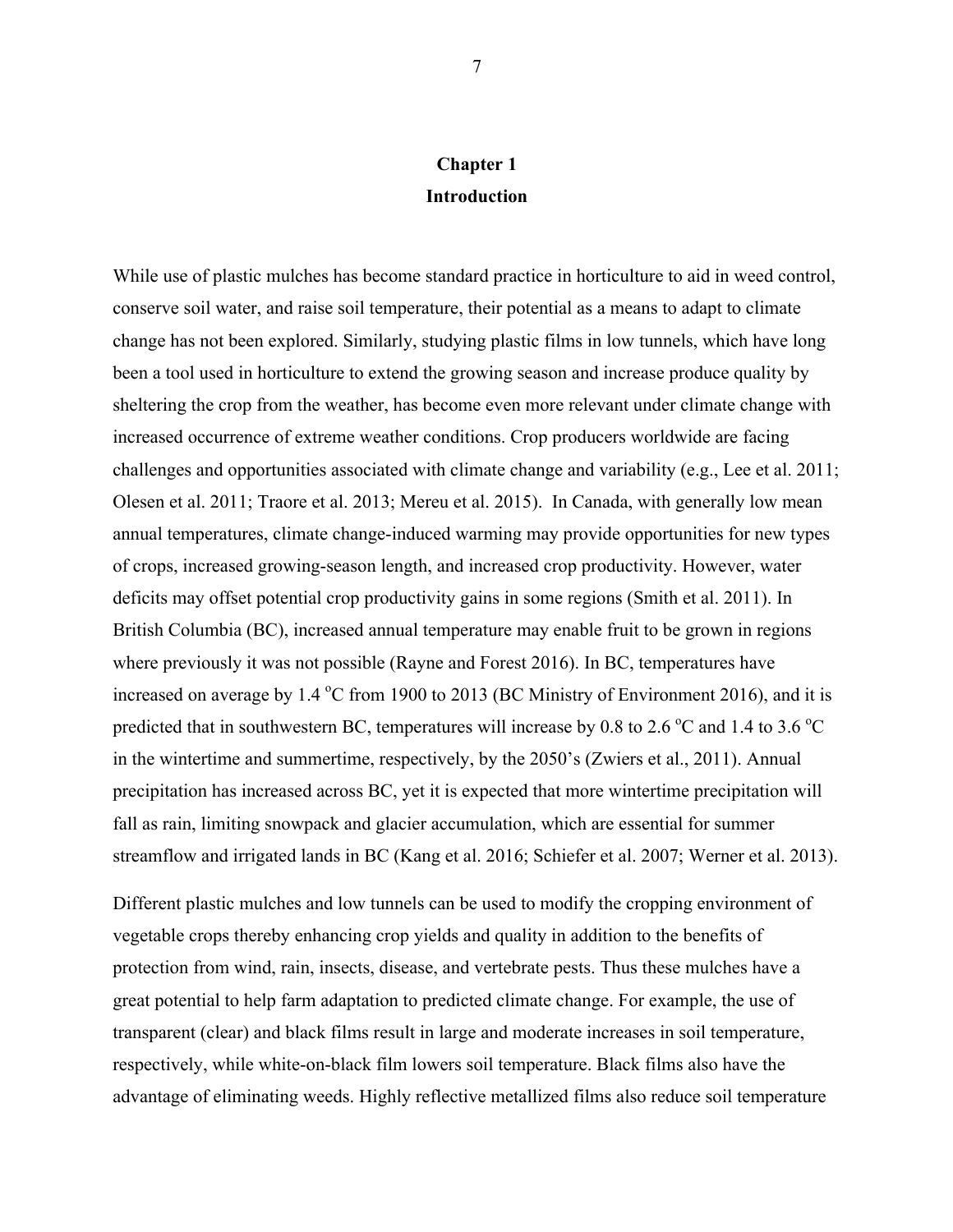but in addition reduce insect populations. Infrared transmitting films blocks PAR, thereby preventing weed growth but transmits in the near infrared part of the solar spectrum thereby resulting in warming greater than low-albedo black films. Using lower longwave transmitting films (e.g., Thermax, AT Films Inc.) in low tunnels should provide superior frost protection by reducing longwave (far infrared) radiant heat loss. It also has exceptional condensation control properties and generates a high proportion of diffuse PAR beneficial for crop growth. This film has considerable potential in northern interior BC in producing early berries and vegetables.

Plastic mulches are known to conserve soil moisture  $(\theta_s)$  by reducing soil evaporation  $(E_s)$ (Dlamini et al. 2016; Yin et al. 2016), alter the surface energy balance (Hanson 1963; Tanner 1974), and alter soil  $(T_s)$  and air temperature  $(T_a)$  (Baille et al., 2001; Tarara 2000; Singh et al., 2012). Unlike thick mineral or organic mulches, plastic film mulches are thin while also reducing soil evaporation (*E*s), allowing for unique shortwave (*S*) and longwave (*L*) properties (e.g., high shortwave radiation  $\tau(\tau_s)$  and low longwave  $\tau(\tau_L)$ . High reflectivity ( $\rho_s$ ) plastic films not only reduce net solar radiation  $(S_n)$  at the plastic surface they also reduce the  $S_n$  of the soil they cover, which results in reduced soil heat flux  $(G)$  and  $T_s$  at the soil surface at midday (Ham et al., 1993). The effect of various mulches on crop growth and yield has been studied extensively. Brandenberger and Wiedenfeld 1997 found use of any plastic mulch increased average *T*s, total yield and fruit size, with an average yield increase of 42% and 27% for muskmelon in the first and second year of growth, respectively. Taber et al. (1993) found that clear polyethylene and wavelength selective (IRT 76) polyethylene films used as mulch increased early muskmelon yield by 300% and muskmelon survivability from 64% to 86% and 98% when plastic mulch and row covers (i.e., like low tunnel) were used, respectively. Ibarra et al. 2001 found that early muskmelon plant biomass, total leaf area and total marketable yield (10 to 32 days after seeding) were 0.59 g, 27.7 cm<sup>2</sup> and 13 t ha<sup>-1</sup> for bare soil and 1.77 g, 195 cm<sup>2</sup> and 48 t ha<sup>-1</sup> for black plastic mulch, respectively. Interestingly, Egel et al. (2008) found that although cumulative watermelon yields were  $19,655$  and  $35,373$  kg ha<sup>-1</sup> for bare soil and black plastic mulch, respectively, tap root length was significantly lower for watermelons grown using black plastic, which was attributed to drought-like conditions experienced by the watermelon grown in bare soil. In China, Wang et al. (2016) showed that black plastic mulch increased maize yield and aboveground biomass more in dry regions, 93% and 59%, respectively, and less in wet regions, 30% and 37%, respectively, compared to bare soil. In Eastern Canada, Kwabiah et al.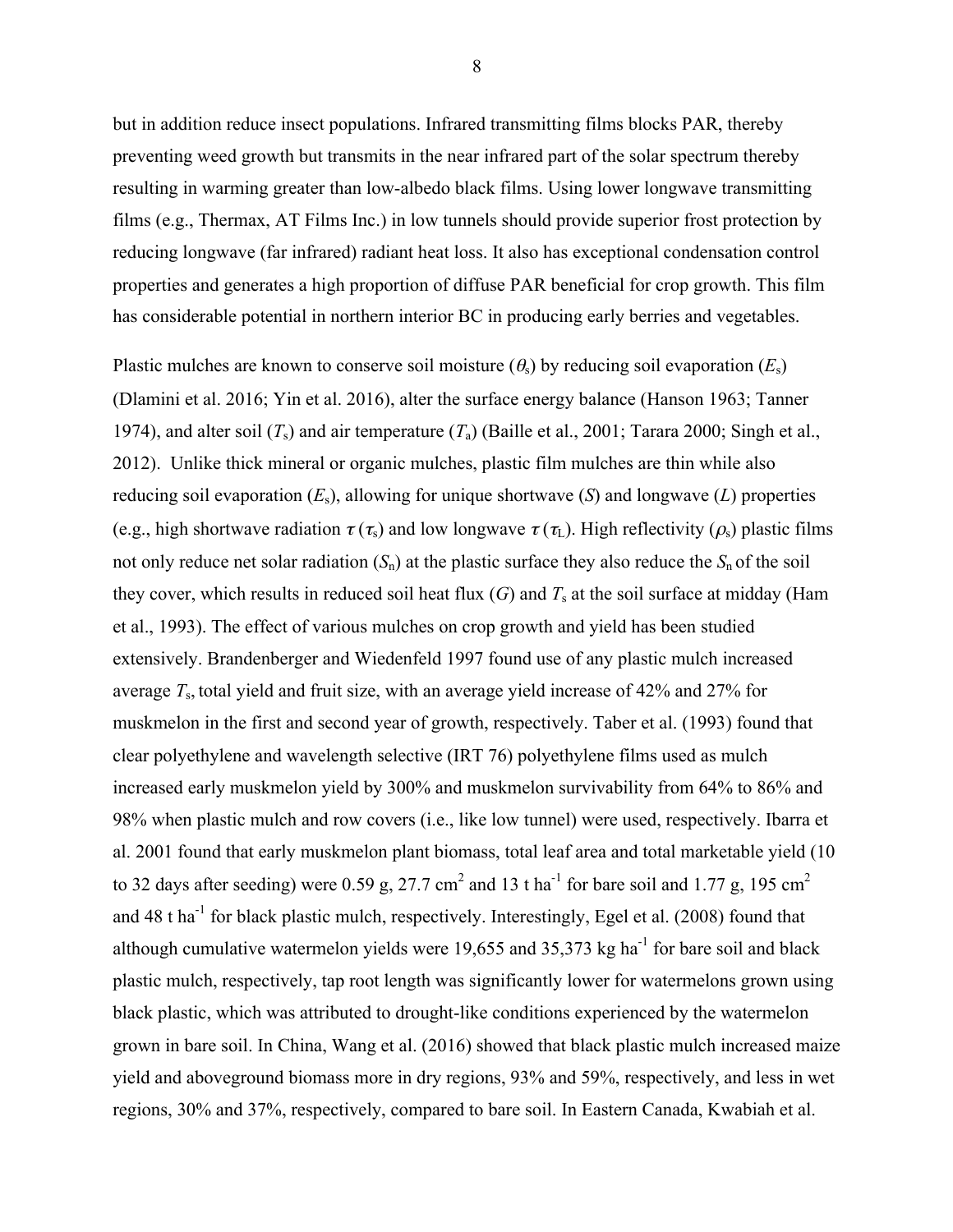(2004) found black plastic mulch increased corn cob weight, compared to corn grown in bare soil, by 18-26%, 19-24% and 9-13% for corn planted on May 1, May 15 and May 29, respectively. In BC Canada, Baumann et al. (1997) found that total strawberry yield increased from 2.8 t ha<sup>-1</sup> in bare soil (i.e., control) to 3.2 t ha<sup>-1</sup> and 3.5 t ha<sup>-1</sup> when strawberries were grown in green and black plastic mulched plots, respectively. Ćosić et al. (2017) found that yield of irrigated sweet pepper increased from 6.5 Mg ha<sup>-1</sup> in non-mulched plots to 11.3 Mg ha<sup>-1</sup> in black plastic mulched plots. In contrast to many studies that found increased yield associated with plastic mulches, Wang et al. (2009) and Li et al. (1999) found reductions in yield of potato and spring wheat when black and transparent mulches were used for too long. Li et al. (1999) found if transparent plastic mulch was applied for more than 40 days after sowing (DAS), photosynthesis was supressed, which decreased yield.

Regarding low tunnels, those covered with medium to high sunlight transparency (i.e., high transmissivity) plastic films can significantly alter  $T_a$  and have potential to increase crop yields. The  $\tau_s$  of the plastic film used to cover a low tunnel is of critical importance to the energy balance inside the tunnel as  $S_d$  is the largest term in the radiative balance during the daytime. Particularly in temperate climates, and during the shoulder seasons in tropical and arid climates, producers aim to maximize  $T_a$  and as a result seek the highest  $\tau_s$  film. Elevation of  $T_a$  inside an enclosure can be beneficial for crop production but it is important to consider how elevated *T*<sup>a</sup> affects vapour pressure deficit (VPD),  $E_s$  and evapotranspiration  $(E_c)$  in the enclosure and how productivity is affected. Although increased  $T_a$  may be favourable for plant growth and fruit production, particularly in cold and temperate regions, it may exceed the critical maximum temperature for a particular crop. Crop producers in arid or tropical climates often experience excessively high  $T_a$  and VPD, and high values of direct  $S_d$  during the summer, which can cause unwanted plant heat stress. Typically, evaporative cooling strategies are used in extremely hot climates, whereas ventilation and shading are used in less severe climates, but a combination of many cooling strategies can be advantageous depending on the desired outcomes of the producer (Kittas et al., 2003). Hunter et al. (2012) showed that early marketable tomato yield was increased from 1.2 kg plant<sup>-1</sup> in an unheated control high tunnel to 1.87 kg plant<sup>-1</sup> in a soil-andair-heated high tunnel, an approximate difference of  $0.7 \text{ kg plant}^{-1}$  between treatments, which equalled the difference in total marketable yield at the end of the growing season, which was 0.6 kg plant<sup>-1</sup> between treatments. Retamal-Salgado et al. (2014) found that blueberries grown under

9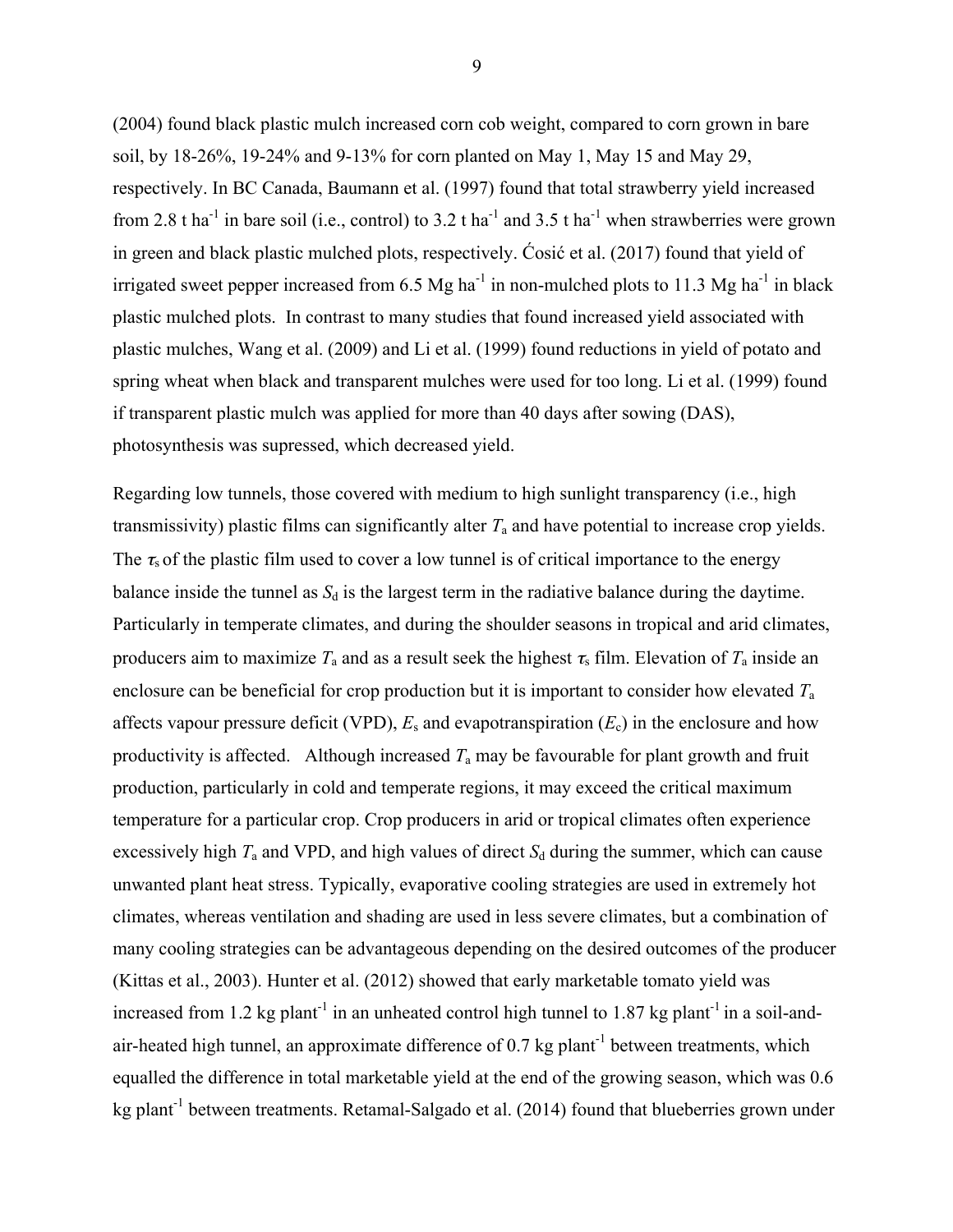a high tunnel increased cumulative yield by 44% and harvest began 14 days earlier than blueberries grown outside the high tunnel.

In the last few years, increased abundance of plastic film products has corresponded to diversification of plastic film properties, resulting in the emergence of 'designer' plastic films, which contain certain additives. Additives give plastic films unique chemical, physical and radiative properties, enabling consumers to choose the plastic film most suitable for their specific growing applications. The additives used in plastic film manufacturing include ultraviolet (UV) stabilizers, longwave radiation absorbers and reflectors, photo-selective additives, fluorescent additives, photo-luminescent additives, anti-drip and anti-fog surfactants, pro-degradant additives (i.e., increased degradation in-situ) and ultra-thermic additives (Epsi et al., 2006, Markarian, 2006; Markarian, 2009; Scarascia-Mugnozza et al., 2011). Despite the aforementioned technological advances in plastic film manufacturing and the resulting benefits to consumers, plastic films also have the potential to cause adverse negative impacts to the local, regional and global environment. The most common thermoplastic polymers used to produce plastic films in agriculture include polyethylene (PE) (i.e., linear low density polyethylene (LLDPE), low density polyethylene (LDPE), high density polyethylene (HDPE)), polycarbonate (PC), ethylenvinyl acetate (EVA), and, to a lesser extent, polyvinylchloride (PVC) (Scarascia-Mugnozza et al., 2011). In fact, use of plastic films in horticultural production is increasing due not only to their general affordability, versatility, low weight and mechanical strength, but also to their suitable radiative properties (reflectivity (ρ), transmissivity (τ) and absorptivity ( $\alpha$ )), and potential to alter soil and atmospheric microclimate.

The objectives of this research were 1) Evaluate state-of-the-art commercially available plastic films for their ability to enable crop producers to adapt to regional climate variability and change (e.g., soil moisture preservation, soil and atmospheric temperature alteration, and increased crop production), 2) Communicate predicted climate change impacts on growing conditions to increase grower awareness and knowledge regarding the role and efficacy of soil mulches and low tunnels. The field research of this project was performed at three certified organic farms: Research Farm of the University of British Columbia, Vancouver, BC (UBC Farm), Mackin Creek Farm (Near Soda Creek, BC) and Cropthorne Farm (Westham Island, BC). Work performed at UBC Farm and in the Biometeorology and Soil Physics Group (BIOMET)

10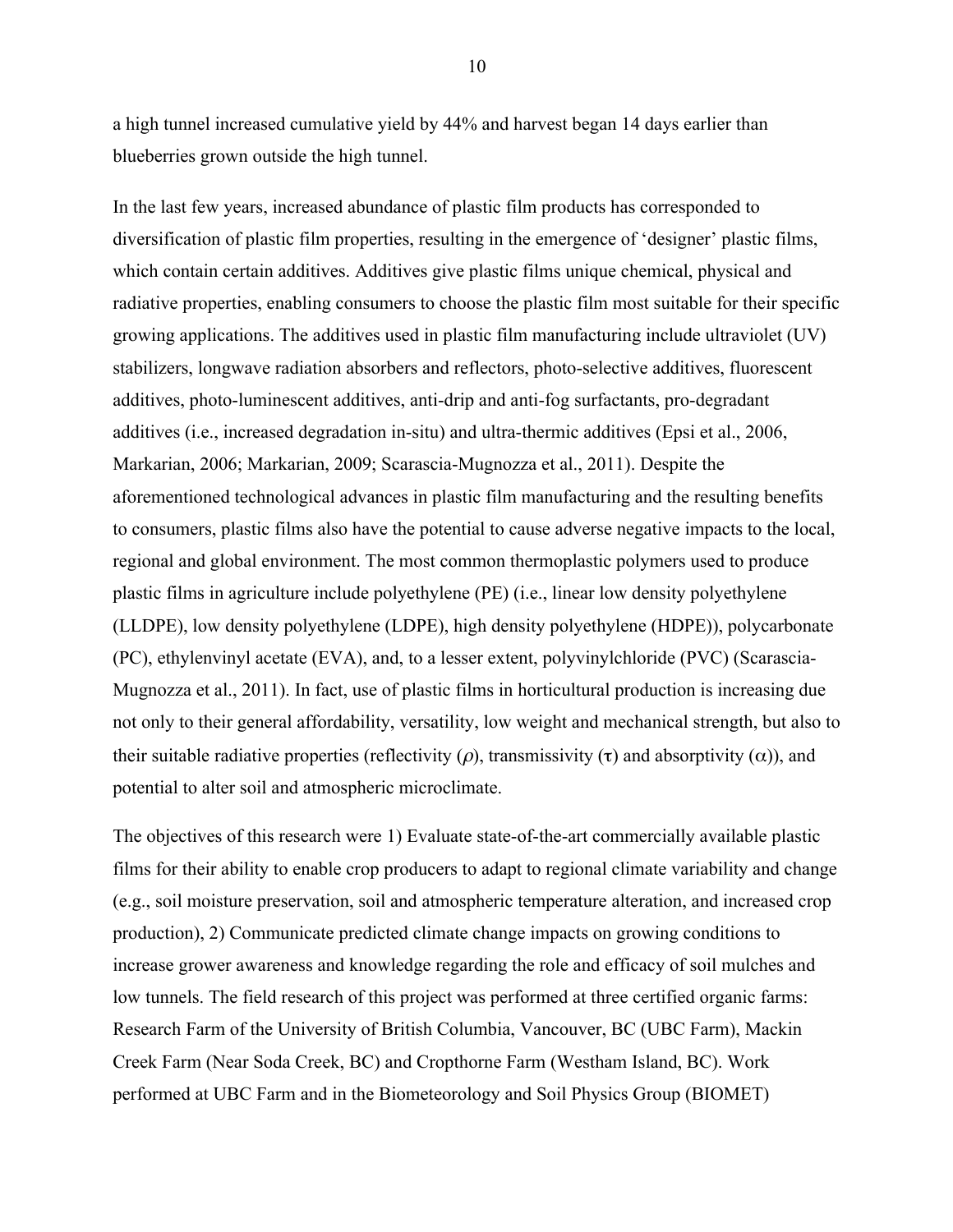laboratory focused on instrument-intensive experiments related to radiation, energy and gas exchange in various soil mulch and low-tunnel treatments, which required continuous on-site measurements during the growing season. Work performed at Mackin Creek Farm and Cropthorne Farm focused on quantifying the effects of treatments on crop productivity.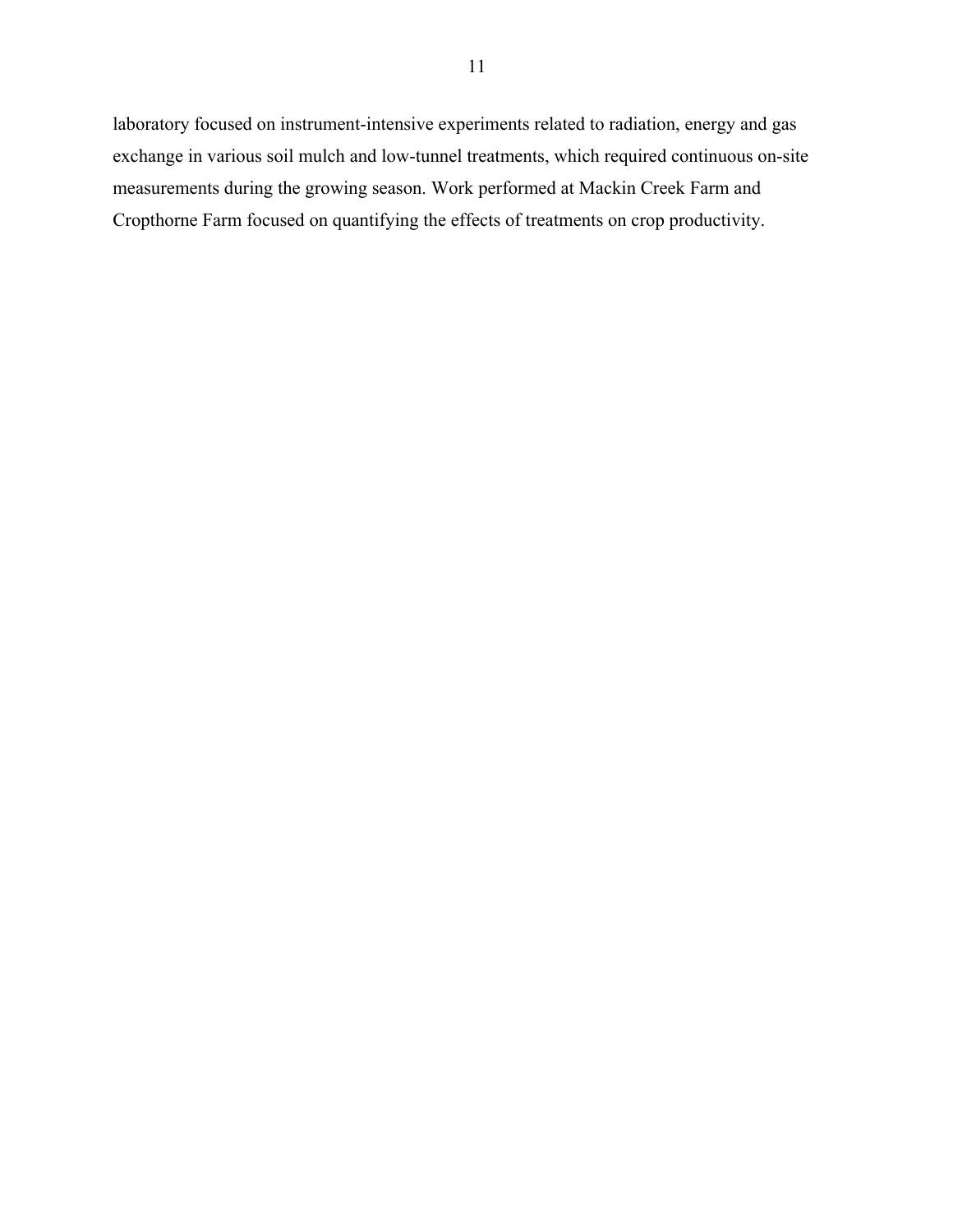#### **Chapter 2**

#### **Spectral characterisation of plastic films**

The aim of this chapter is to characterize the shortwave and longwave radiative properties of nine different plastic-film-mulches and their effects on *T*s and *G*. The solar spectral irradiance (350-2500 nm) shown in Figure 1, for a typically sunny day in Vancouver, BC, is essential for calculating the shortwave radiative characteristics of these plastic films. Spectral radiative properties,  $\rho_{\lambda}$  and  $\tau_{\lambda}$ , were measured for 9 plastic films (Table 1) using a shortwave spectroradiometer (350 nm – 2500 nm) (Fieldspec 3, ASD Inc., Longmount CO, USA) and  $\alpha_{\lambda}$ was calculated as a residual of the sum of  $\rho_{\lambda}$  and  $\tau_{\lambda}$  ( $\alpha_{\lambda} = 1 - (\rho_{\lambda} + \tau_{\lambda})$ ).  $\rho_s$ ,  $\tau_s$  and  $\alpha_s$  were calculated as follows:

$$
\rho_{s} = \frac{\int_{350}^{2500} \rho_{\lambda} E_{\lambda} d\lambda}{\int_{350}^{2500} E_{\lambda} d\lambda}
$$
 (1)

$$
\tau_{\rm s} = \frac{\int_{350}^{2500} \tau_{\lambda} E_{\lambda} d\lambda}{\int_{350}^{2500} E_{\lambda} d\lambda}
$$
 (2)

$$
\alpha_{s} = \frac{\int_{350}^{2500} \alpha_{\lambda} E_{\lambda} d\lambda}{\int_{350}^{6} E_{\lambda} d\lambda}
$$
 (3)

where  $E_{\lambda}$  is the shortwave spectral irradiance (Diffey et al., (2015) supplementary material).

**Plastic mulch name Plastic mulch abbreviation**  Black embossed #2 BE2 Black embossed PABPNARB BEP Black on white BW White on black WB Infrared transmitting IRT100

**Table 1. List of names and abbreviations for the 9 plastic mulch treatment used in this study.**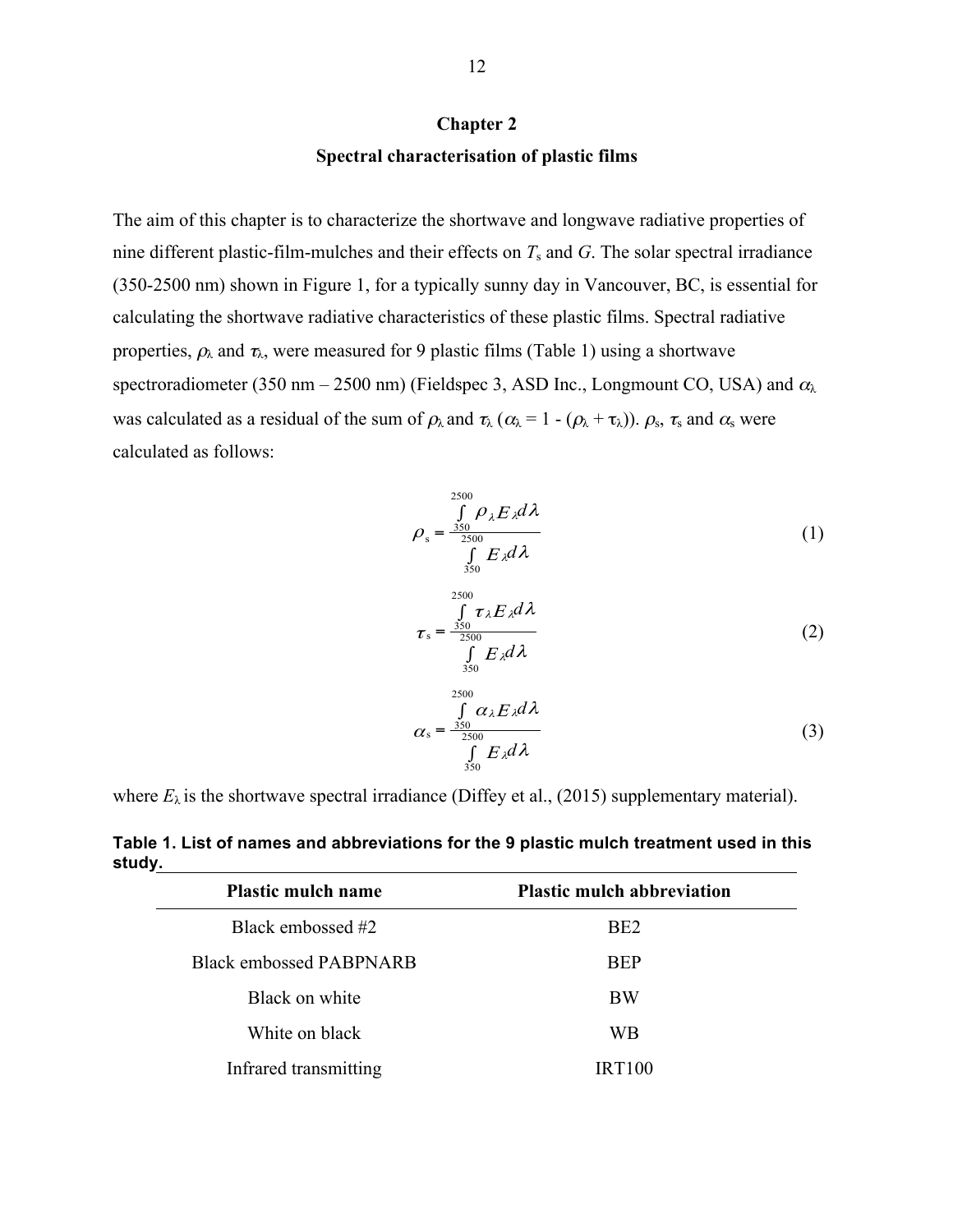| Green   | <b>GN</b>      |
|---------|----------------|
| Red     | <b>RD</b>      |
| Thermax | <b>TMX</b>     |
| Super 4 | S <sub>4</sub> |

The resulting values of  $\tau_s$ , calculated using Eq. (2), are in Figure 2 and vary considerably. TMX and S4 are both moderately to highly transparent (60-80%) to visible radiation (VIR) and nearinfrared radiation (NIR, 700-1400 nm). Transmissivity is highest in the shortwave infrared (SWIR, 1400-2500 nm) region of the spectrum, approximately 80%, but declines abruptly in two region of the SWIR region to values of 70% and 40-50%, at wavelengths 1650 to 1850 nm and 2200 to 2500 nm, respectively (Figure 2). GN has a much lower  $\tau_s$  (0.34) than TMX and S4 which can be attributed to its low transmissivity to VIR and NIR with values if 0.01 to 0.2 and 0.01 to 0.7, respectively. RD has a distinct spectral shortwave transmissivity, with consistent values of 0.05 in the VIR region after which the spectral transmissivity gradually increases, with a nearly constant slope, from 0.05 at the start of the NIR region to 0.3 at the end of the SWIR region. All of the remaining plastic films (WB, BW, BE2 and BEP) have extremely low  $\tau_{s}$ , particularly BEP. Aside from BEP, which has a transmissivity of nearly 0 for all shortwave wavelengths, the remaining plastic films (WB, BW and BE2) have similar shortwave spectral transmissivities, with values near 0 at 350 nm which gradually increase to a maximum of 0.1 at 2500 nm (Figure 2).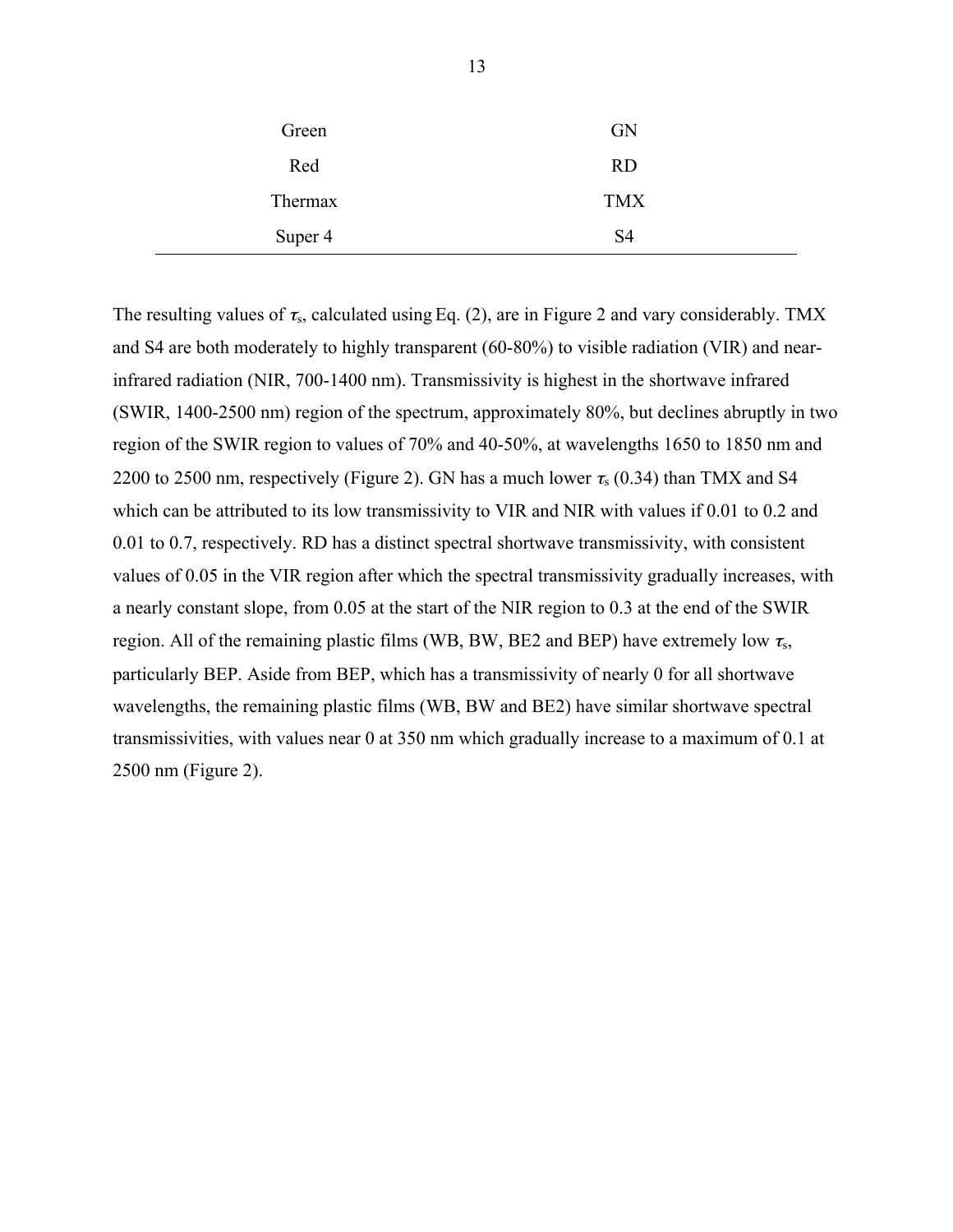

**Figure 1. Solar spectral irradiance (350 – 2500 nm, 1 nm resolution) taken from Diffey (2015). Latitudinal angle (similar to Vancouver BC), time of year and day, and**  downwelling solar radiation  $(S_d)$  (W m<sup>-2</sup>) are also shown.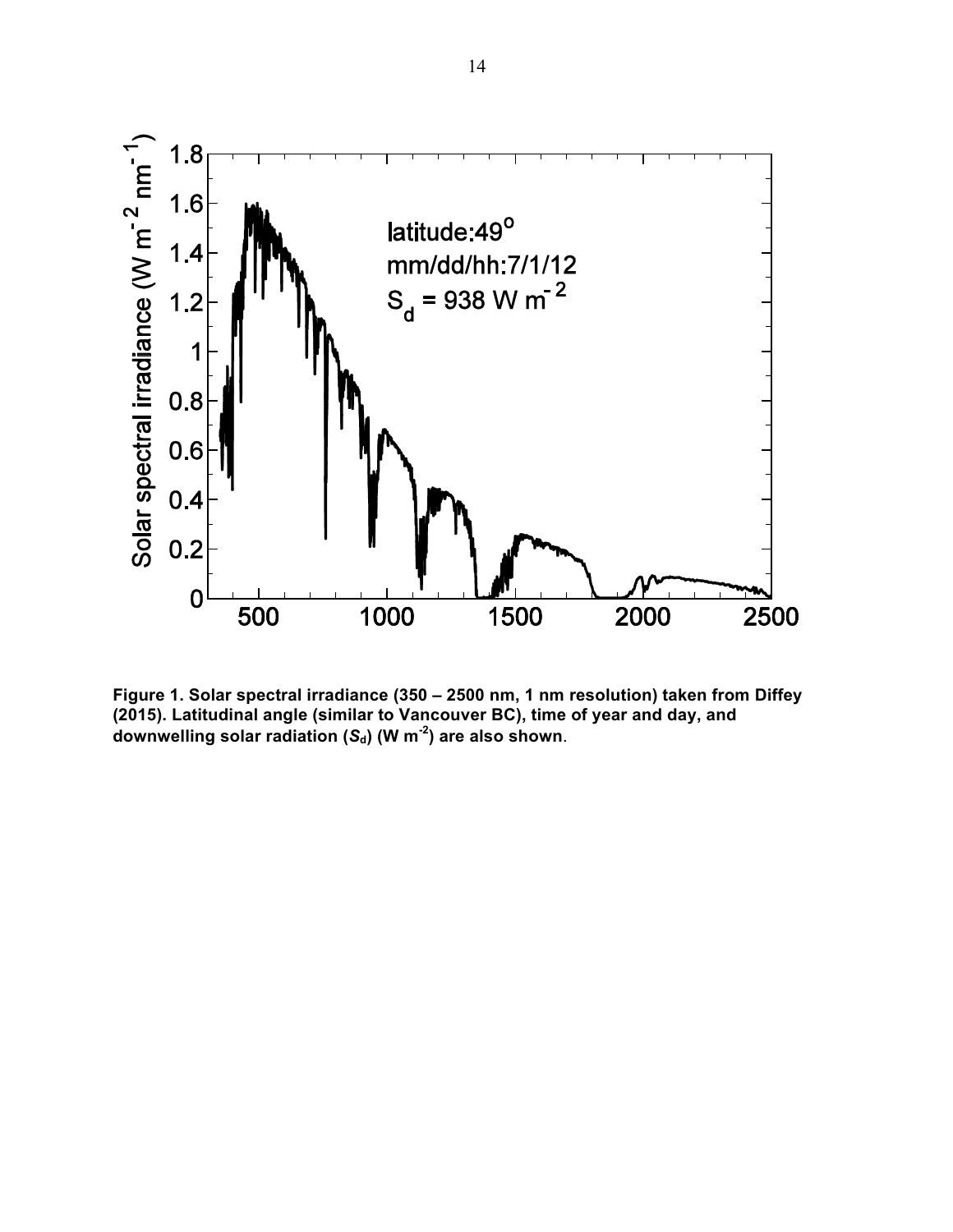

Figure 2. Shortwave (350 – 2500 nm) spectral transmissivity  $(\tau_s)$  of 8 plastic mulch films: **Black Embossed #2 (BE2); Black Embossed PABPNARB (BEP); and Black on White (BW), 2 clear: Thermax (TMX) and Super 4 (S4), Green (GN), Red (RD), and White on Black (WB) (the 9th film, Infrared Transmitting (IRT 100) was not included in this set of measurements). Values in parentheses were calculated using Eq. (2) and solar spectral irradiance data from Diffey (2015).**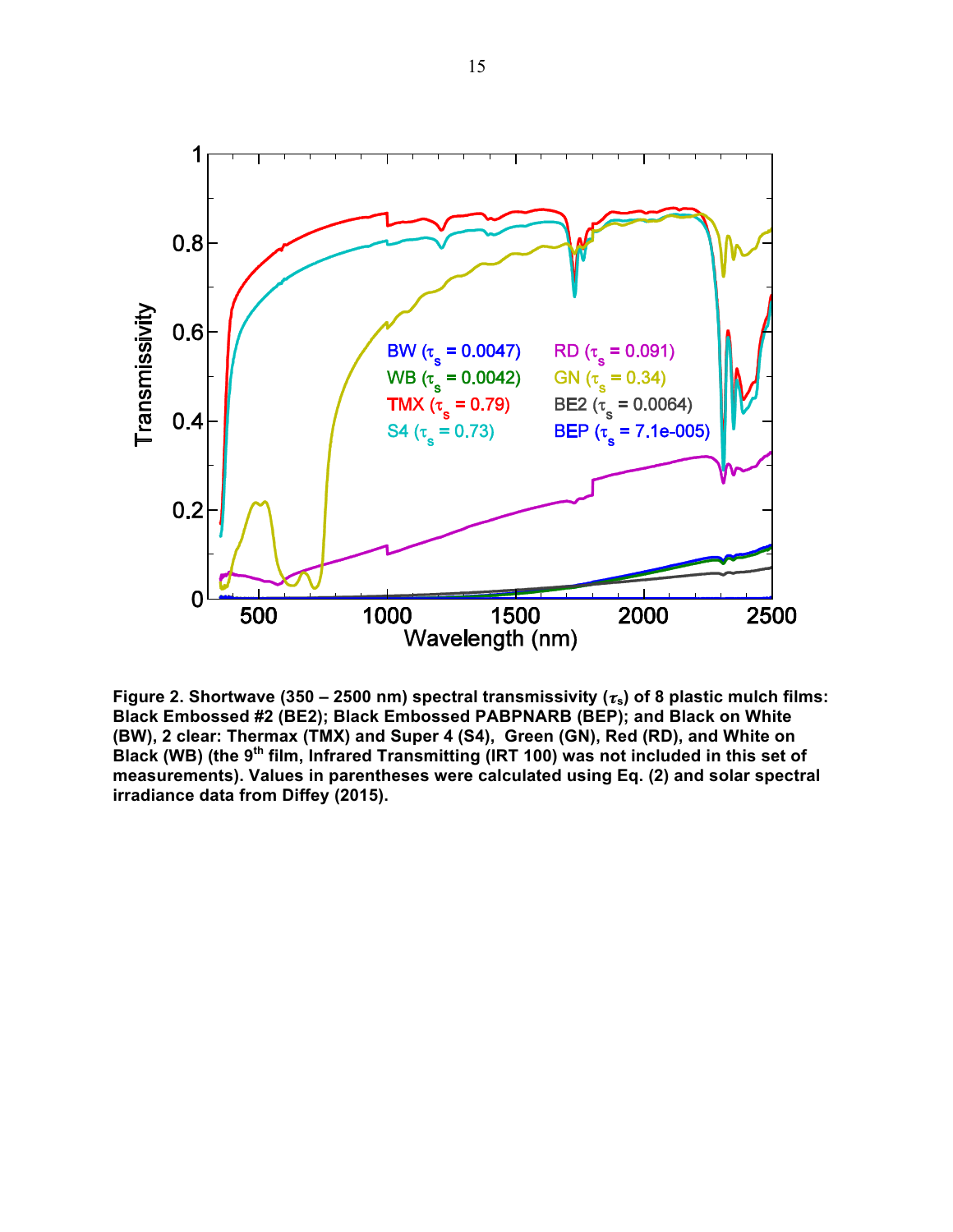#### **Chapter 3**

#### **Effects of plastic mulches on soil temperature and surface energy balance**

The study was conducted at the UBC Farm (49°14'59.3"N, 123°14'15.4"W, 72 m.a.s.l). UBC Farm has a mild oceanic climate with humid, mild winters and dry summers with a 25-year (1991-2016) mean annual  $T_a$  and precipitation (*P*) of 10.6 °C and 1054 mm. UBC Farm experiences a sea and land breeze during the daytime and nighttime, respectively, due to its close proximity to the Strait of Georgia. In June of 2015, 10 treatments (9 plastic mulches, 1 control i.e., no plastic) were implemented on 1 m x 1 m plots on a tilled Podzolic soil at UBC Farm in a simple randomized complete block design  $(n = 3)$  with a 1.2 m buffer between each treatment (Figure 3). The site was prepared by installing an irrigation dripline at 0.05 m (near the center of the treatment area) and leveling the soil surface parallel to the predominant slope at the site  $(1^{\circ}$ grade, southerly aspect). A 0.15-m-wide and 0.15-m-deep perimeter trench was dug around each 1 m x 1 m treatment area to bury the edges of the plastic film, after which stones (> 2 cm) on the soil surface were removed by hand and the treatment area was levelled again with a 30-cm ruler. 1.2-m x 1.2-m sheets were cut from each plastic film roll and installed by: 1) securing one edge of the plastic film replacing soil removed during trenching, 2) minimizing the air gap between the soil surface and the plastic film by pulling the remaining 3 edges of the plastic tight while replacing soil removed during trenching. Although each plastic film was installed to minimize air gap between the soil surface and the plastic film a  $0.01 - 0.02$  m air gap remained after installation.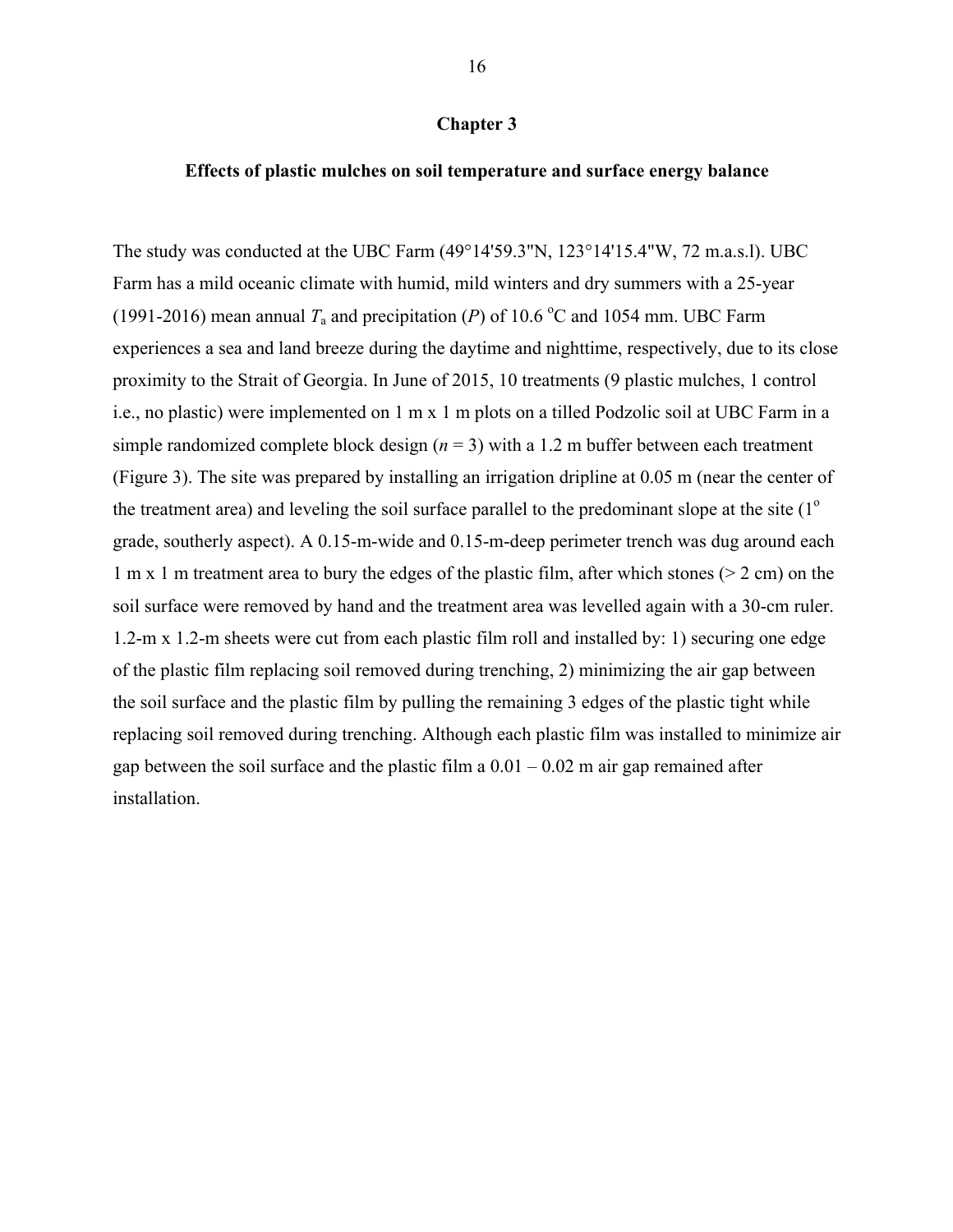

#### **Figure 3. Overhead view of the experimental layout for comparing plastic films as mulches.**

A weather transmitter (WXT520, Vaisala Oy, Helsinki, Finland) provided half-hourly mean *T*a, *P*, wind velocity (*u*) and direction, barometric pressure (*p*) and relative humidity (RH) at a height of 2 m. For each treatment, previous to installing the plastic films, 1 soil heat flux plate was installed at the 3-cm depth, and 2  $T_s$  and  $\theta_s$  sensors (5TM, Decagon Devices Inc., Pullman, WA, USA) were installed at the 2-cm and 10-cm depths. All soil sensors were installed 12 cm uphill of the dripline. Net radiation  $(R_n)$ , calculated as the sum of downwelling shortwave  $(S_d)$  and longwave  $(L_d)$  radiation minus the sum of the upwelling shortwave  $(S_u)$  and longwave  $(L_u)$ radiation, was measured using 2 four-way net radiometers (model CNR1, Kipp and Zonen, The Netherlands) consisting of upward and downward-facing pyranometers and pyrgeometers, mounted 15 cm above each treatment. All instrumentation was sampled once every 5 seconds, averaged and stored every 30 minutes on a datalogger (model CR5000, Campbell Scientific Inc. (CSI)), and collected weekly.

When placed on the soil surface, plastic films change the reflectivity of sunlight (albedo) and strongly control *T*s. Black plastic films reflected very little sunlight (i.e. low albedo) and increased *T*s (Table 2, Figures. 4 and 5). In contrast, white plastic films reflected more sunlight (i.e. high albedo), and decreased *T*s. Thus modern plastic films used as soil mulches provide a wide range of soil cooling and warming potential  $(-20\% \text{ to } 55\%).$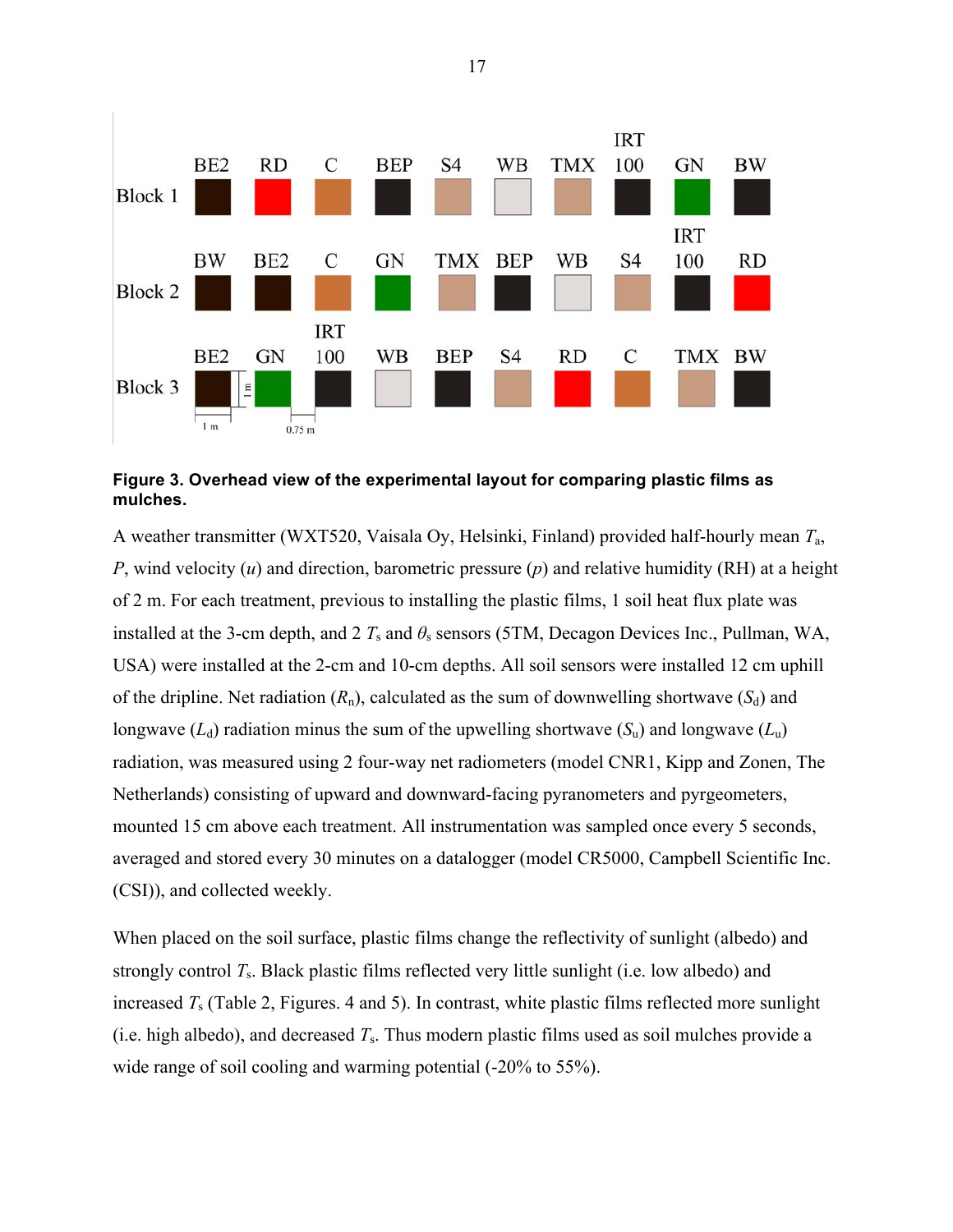| <b>Plastic mulch</b> | Approximate %<br>effect $T_s$ (2 cm) |
|----------------------|--------------------------------------|
| BE <sub>2</sub>      | $+20%$                               |
| <b>BEP</b>           | $+30%$                               |
| <b>BW</b>            | $+30%$                               |
| <b>WB</b>            | $-20%$                               |
| <b>IRT100</b>        | $+20%$                               |
| <b>GN</b>            | $+30%$                               |
| <b>RD</b>            | $+30%$                               |
| <b>TMX</b>           | $+55%$                               |
| S4                   | $+30%$                               |

Table 2. Effect of different plastic film mulches on soil temperature  $(T_s)$ .



**Figure 4. Measured albedos (i.e., reflectivity) of various plastic films at UBC Farm during a sunny day in August 2015 at mid-day.**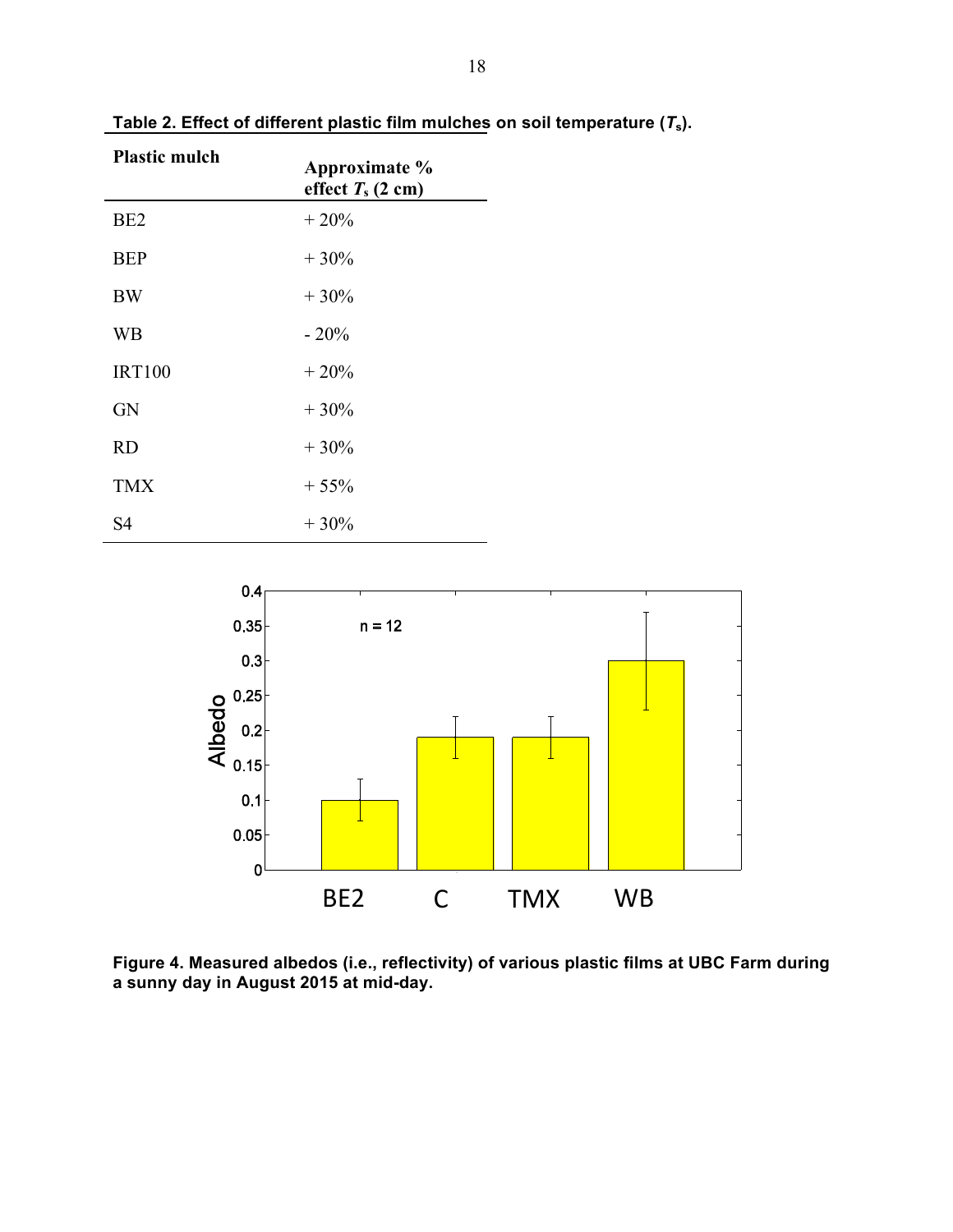

**Figure 5.The daytime and nighttime effects of BE2, S4 and TMX plastic films on soil heat flux density (panel a) and soil temperature (***T***s) (panel b) in relation to the control (i.e., no plastic).**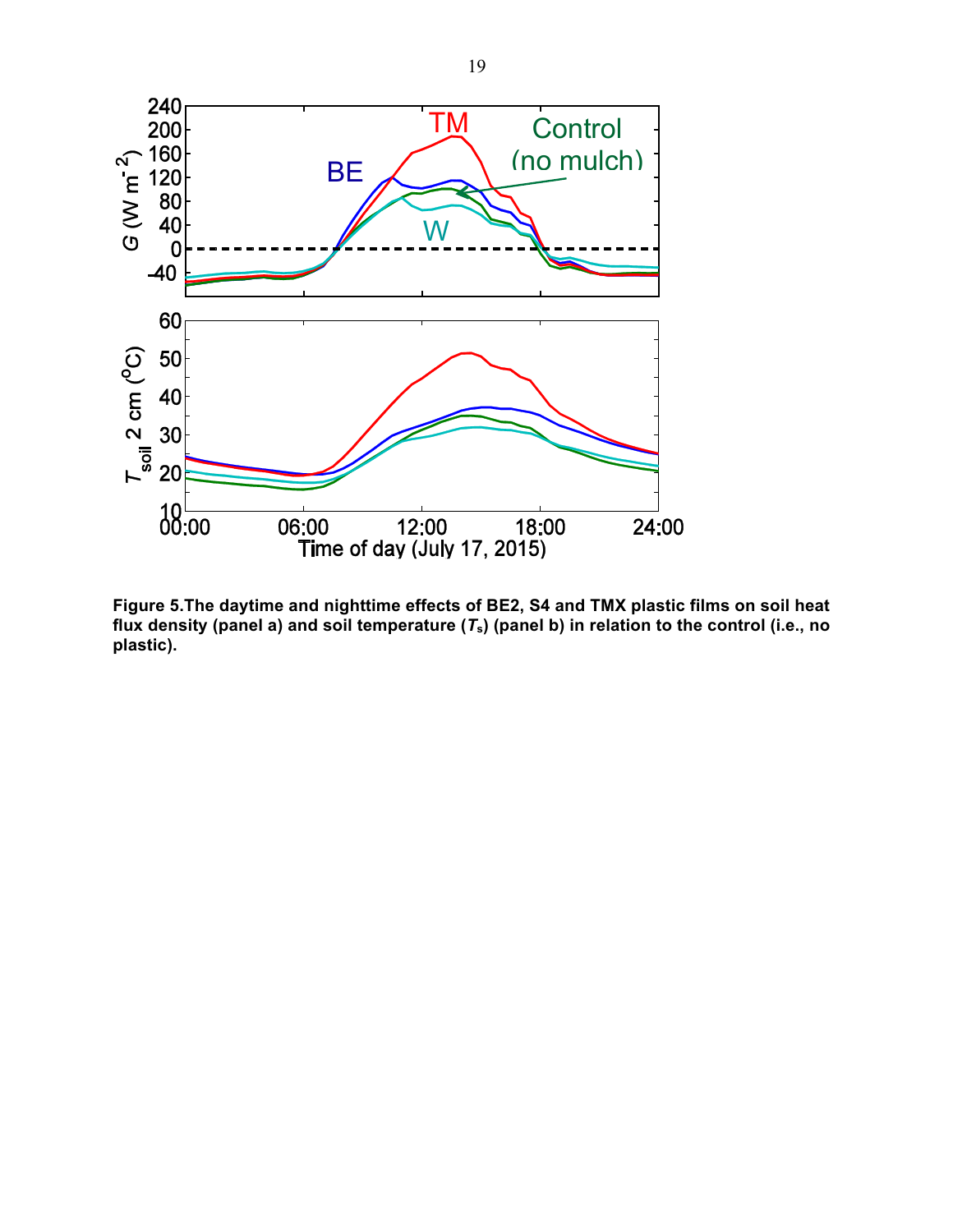#### **Chapter 4**

#### **Using plastic films in low tunnels for modification of microclimate**

This study was also conducted at the UBC Farm. In May 2016, 4 treatments (3 low tunnels floored with black embossed #2 (BE2) plastic film, 1 control (mulched with BE2 but no tunnel) were installed on 12 m x 1 m plots on tilled Podzolic soil. The low tunnel treatments comprised 3 polyethylene plastic films: polyethylene (0.15 mm thick) (POLY), perforated polyethylene (0.1 mm thick) (POLY<sub>perf</sub>) and Thermax (0.15 mm thick) (TMX) (Figure 6). The site was prepared by installing an irrigation dripline at the 5-cm depth (near the center of the treatment area) and leveling the soil surface. A 0.15-m x 0.15-m-deep perimeter trench was dug around each 12-m x 1-m treatment area to bury the edges of the BE2 plastic film, after which stones (> 0.02 m) on the soil surface were removed by hand and the treatment area was levelled again with a ruler. The BE2 plastic film mulch was installed following the procedure described in Section 4.1.1. Although each plastic film was installed to minimize air gap between the soil surface and the plastic film a 0.01 – 0.02 m air gap resulted after installation. Steps 1-3 were repeated for each treatment. 3 low tunnels (10-m-long x 0.8-m-wide x 0.7 m height) were installed using gable roof shaped steel rod hoops (0.008 m rod diameter, 0.8 m low tunnel base width, 2.1 m low tunnel arch perimeter length) installed with 1.5-m spacing  $(7 \text{ loops low-tunnel}^{-1})$ . Low-tunnel covers were cut to aforementioned dimensions and secured at the ends using a 0.6-m-long steel rod stake and cable ties. Finally, the low tunnel cover was secured to each hoop using 1.2-m-long bungee cords tied to the tunnel base.



**Figure 6. Overhead view of the experimental layout for comparing vegetation-free low tunnels.**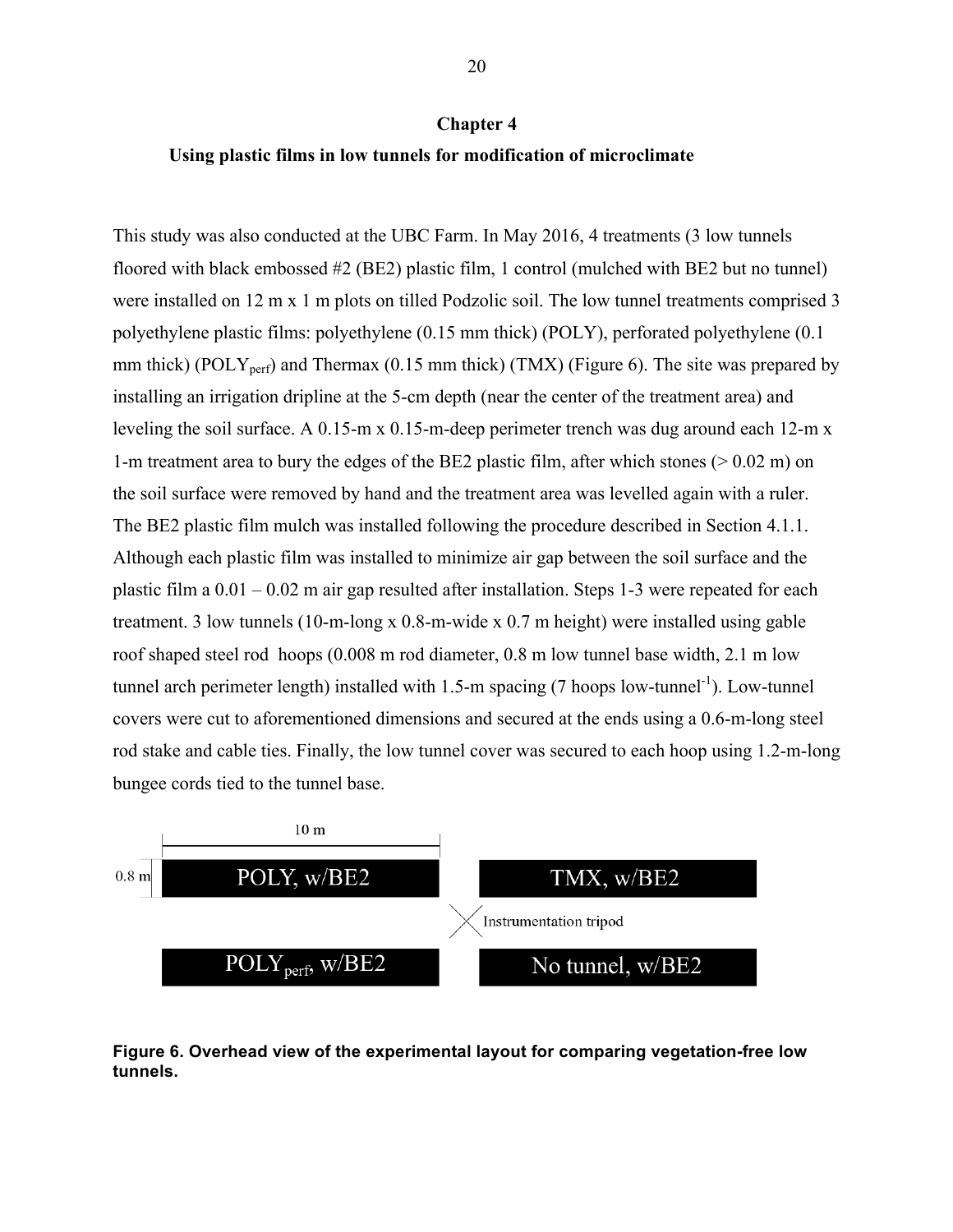A weather transmitter (WXT520, Vaisala Oy, Helsinki, Finland) provided half-hourly mean *T*a, *P*, wind velocity (*u*) and direction, barometric pressure (*p*) and relative humidity (RH) at a height of 2 m. Net radiation  $(R_n)$ , calculated as the sum downwelling shortwave  $(S_d)$  and longwave  $(L_d)$ radiation minus the sum of the upwelling shortwave  $(S_u)$  and longwave  $(L_u)$  radiation, was measured using a four-way net radiometer (model CNR1, Kipp and Zonen, The Netherlands) consisting of upward and downward-facing pyranometers and pyrgeometers mounted at two separate locations: 1) in the low tunnel 15 cm above the low tunnel mulch floor, 2) outside the low tunnel 15 cm above the top of the low tunnel cover. Due to cost and datalogger channel availability only 2 CNR-1 sensors were used in this study, which meant they needed to be moved between treatments periodically. Previous to the installation of BE2 plastic film mulch soil sensors were place at two locations, 3 m and 6 m from the end of the low tunnel, and comprised: 1 soil heat flux plate installed at the 3-cm depth and 3  $\theta_s$  and  $T_s$  sensors (5TM, Decagon Devices Inc., Pullman, WA, USA) were installed at the 2-cm, 5-cm and 10-cm depths. Mulch surface temperature  $(T_m)$  and low tunnel cover surface temperature  $(T_c)$  were measured using chromelconstantan thermocouple wire which was woven into the plastic films 6 times and attached to the top of the plastic surface using high thermal conductivity epoxy (OB 200, Omega Engineering Inc., Laval, Quebec, CA). Replicate measurement of  $T<sub>m</sub>$  were measured using four downwardfacing infrared radiometers (model SI-111, Apogee Instruments Inc. (AI), Logan, UT, USA) mounted 0.5 m above the mulch surface, and an fifth upward-facing infrared radiometer measured sky temperature ( $T_{\text{sky}}$ ). Air temperature inside ( $T_{\text{in}}$ ) and outside ( $T_{\text{ou}}$ ) the low tunnels were measure at 0.5 m above the BE2 mulch at a single location inside and outside the tunnels, respectively. Relative humidity was not measured within the low tunnels. All instrumentation was sampled at 0.2 Hz, averaged and stored every 30 minutes on two CSI CR1000 dataloggers and two CSI AM25T multiplexers. Data was collected, using a Wi-Fi modem connection, and stored daily in the BIOMET database.

The shortwave and longwave radiative characteristics of TMX, POLY and POLY<sub>perf</sub> (along with 2.3 and 4.7 mm thick glass) were determined on a sunny day using the following procedure:

- 1. 1.2 m x 1.2 m sheets of each material listed above was cut, labelled and equilibrated with the ambient *T*a.
- 2. A CNR-1 net radiometer was mounted 1.5 m above the ground.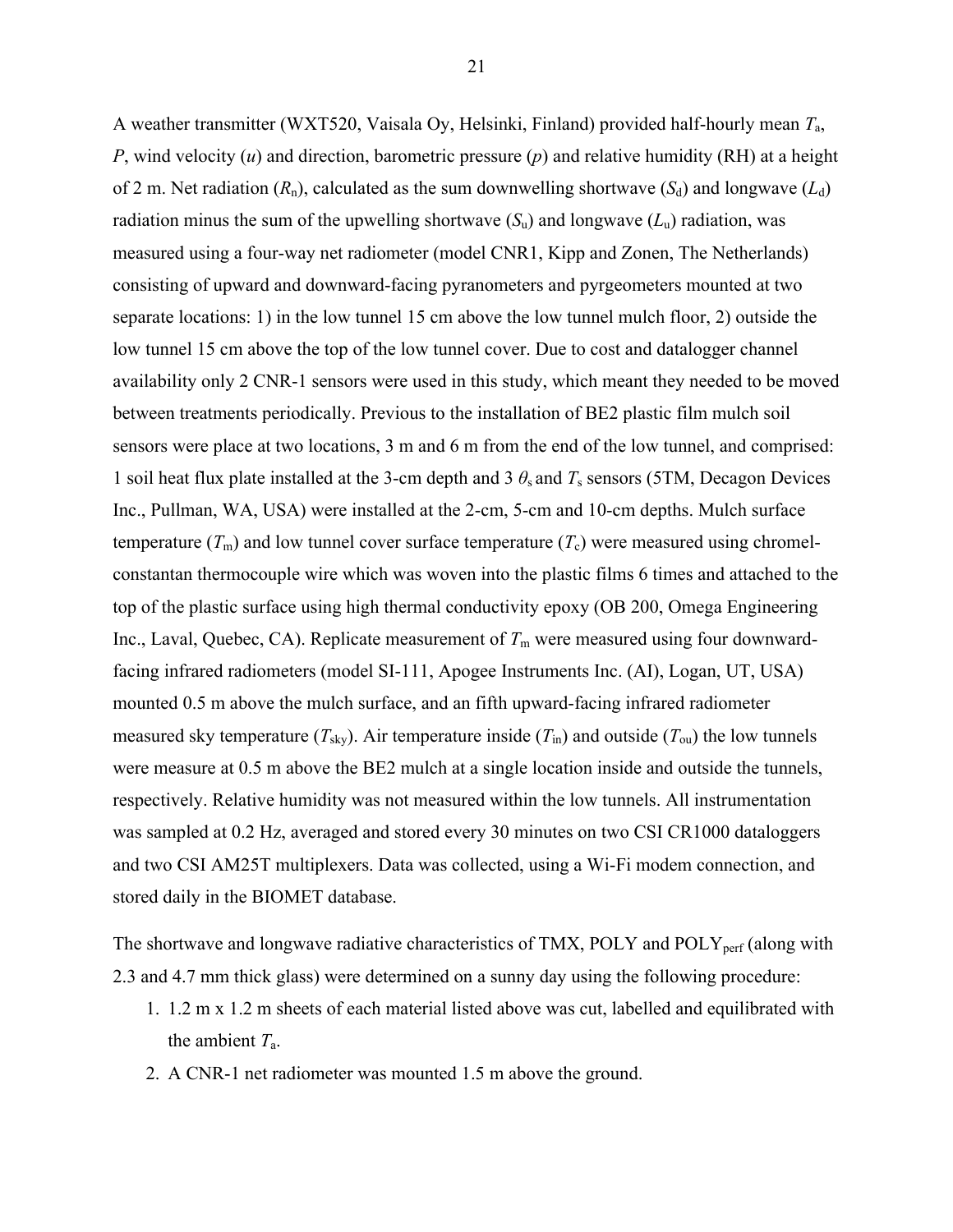- 3. Measurements of  $S_d$  and  $L_d$  were recorded in the absence of any obstructions above the CNR-1.
- 4. Separately, each material listed above was then held 0.02 m above the upward-facing pyranometers and pyrgeometers (to maximized the proportion of the view factor occupied by the materials), and measurements of  $S_d$  and  $L_d$  were again recorded, respectively.
- 5. The values of  $S_d$ ,  $L_d$  and  $R_n$  after the material was brought into the upward-facing pyranometers and pyrgeometers view factor was subtracted from the values of  $S_d$ ,  $L_d$  and *R*n before the material was brought into the upward-facing pyranometers and pyrgeometers view factor. In this analysis, it was assumed that the downward-facing pyranometers and pyrgeometers unaffected.

The largest reduction in  $S_d$  occurred when S4 or 4.7-mm thick glass ( $GL_{4,7}$ ) was placed above the upward-facing pyranometer, resulting in a  $\sim$ 125 W m<sup>-2</sup> reduction in  $S_d$ . Nevertheless, all materials caused a reduction  $S_d$  of approximately  $110 \pm 16$  W m<sup>-2</sup> (mean  $\pm$  standard deviation). Regarding  $L$ , there was large variability in the effect of each material on  $L<sub>d</sub>$ , with POLY and GL<sub>2.3</sub> causing ~25 and 130 W m<sup>-2</sup> increases in  $L_d$ , respectively (Figure 7). When comparing plastic material alone, it is clear that TMX has the greatest potential to increase  $L_d$  by as much as 2 MJ m-2 day-1 when compared to POLY covered low tunnels (Figure 8). When TMX and POLY are used on a low tunnel (i.e., fully enclosed), *L*n is less negative for TMX than for POLY (Figure 8). Overall, due to TMX's low  $\tau_L$  (i.e., glass-like longwave radiative properties), it clearly has potential to increase *R*n.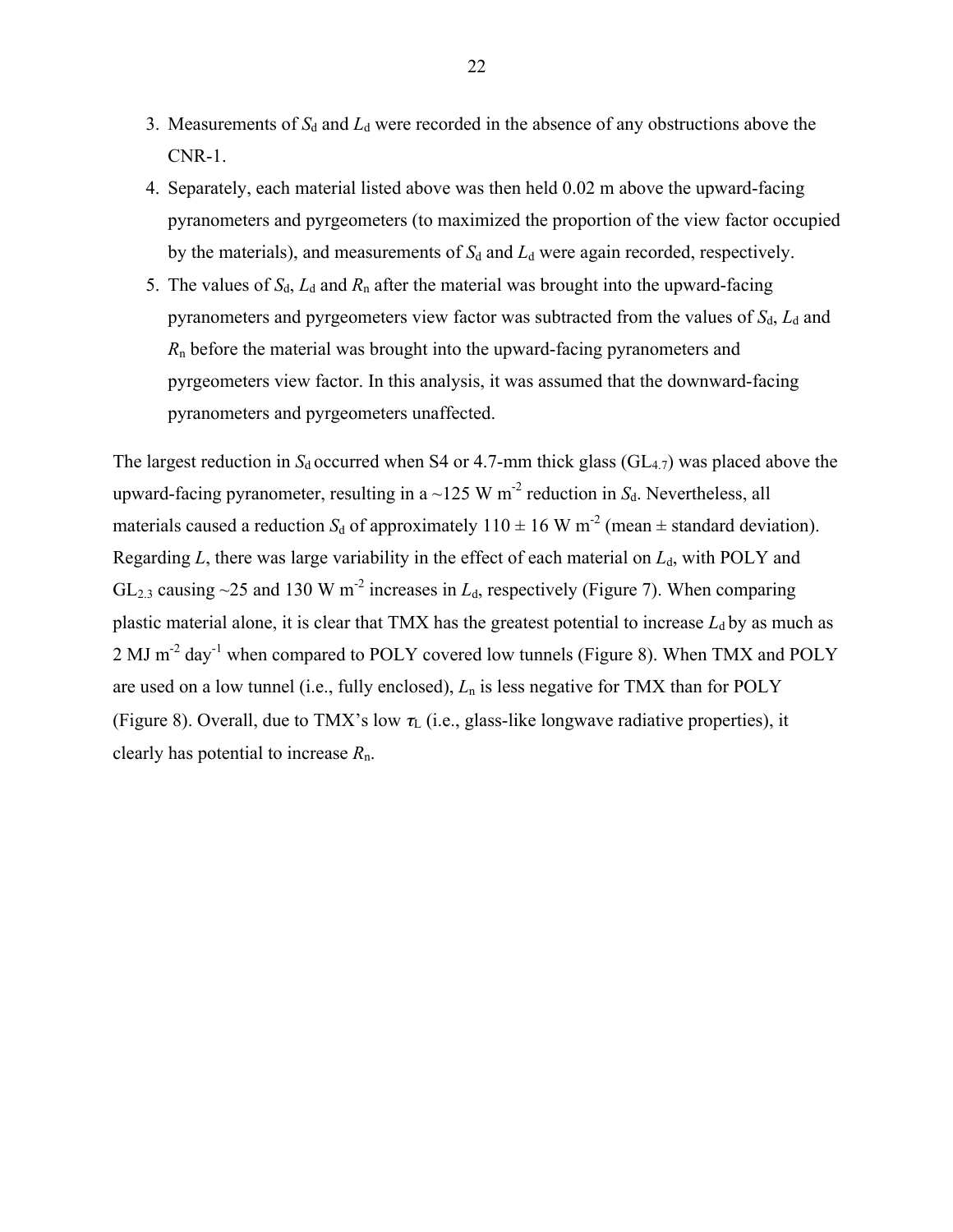

**Figure 7. Panels a), b) and c) show change in downwelling shortwave (***S***n), downwelling**  longwave  $(L_d)$  and net radiation  $(R_n)$ , respectively, when 1.2 x 1.2 m<sup>2</sup> (L x W) POLY, S4, **TMX, GL4.7mm and GL2.3mm sheets were placed 0.15 m above a CNR-1 exposed to a clear sky.**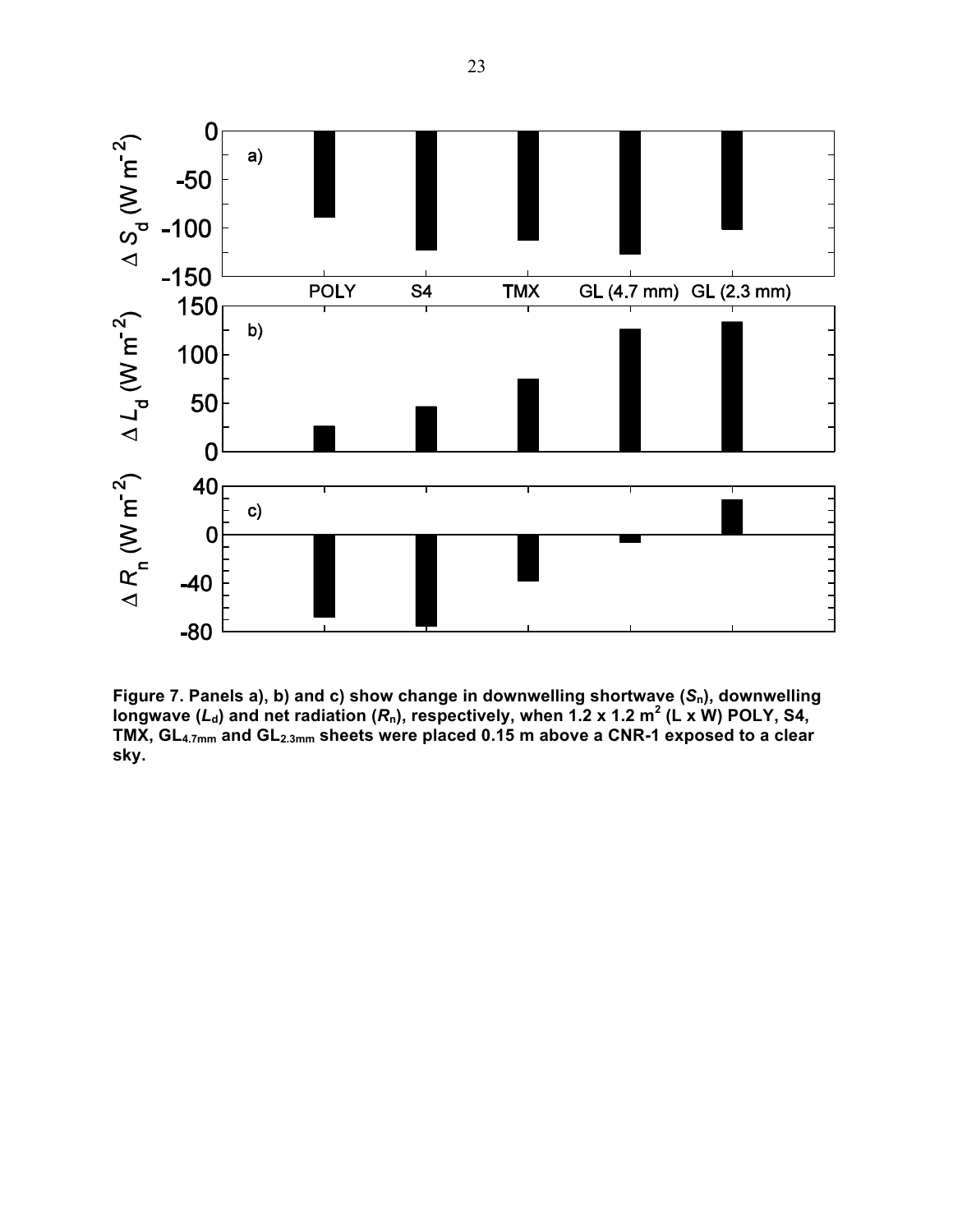

Figure 8. Net shortwave  $(S_n)$ , longwave  $(L_n)$  and net radiation  $(R_n)$  for TMX (blue) and **POLY (red) covered low tunnels on two sunny days.**

The results showed that midday temperature of the plastic mulch floor  $(T_m)$  was only slightly higher for the tunnel treatments compared to the control (i.e., NLT) (Figure 9a). On the other hand, at night  $T_m$  was 3 and 5 °C higher inside POLY and TMX covered tunnels, respectively, than in the NLT treatment. For *T*a, the NLT treatment exhibited daytime and nighttime behavior typical of Vancouver, with the highest *T*a near 4 pm PST. Interestingly, all treatments covered with low tunnels exhibited diurnal behavior very different than NLT, showing diurnal variability similar to S<sub>d</sub>. At 2 pm,  $T_a$  inside the POLY<sub>perf</sub> and POLY tunnels was ~10 and 12 °C higher than NLT. TMX resulted in additional heating with  $T_a$  rising to 16 °C higher than NLT (Figure 9b).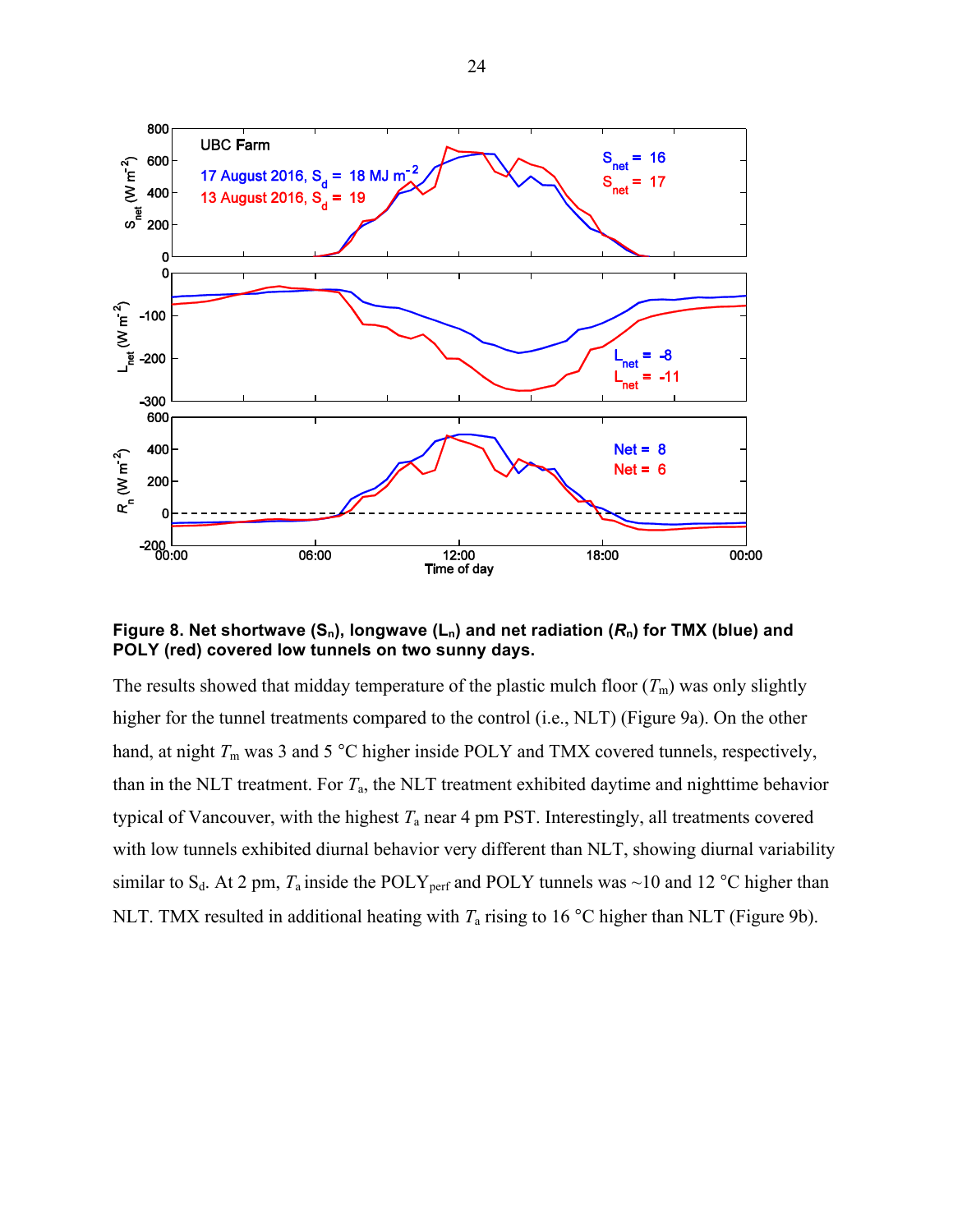

**Figure 9. Mulch surface temperature (***T***m) and air temperature (***T***a) inside low tunnels**  under POLY (green), POLY<sub>perf</sub> (red) and TMX (cyan) films in comparison with a BE2 mulch **control (NLT) (blue).**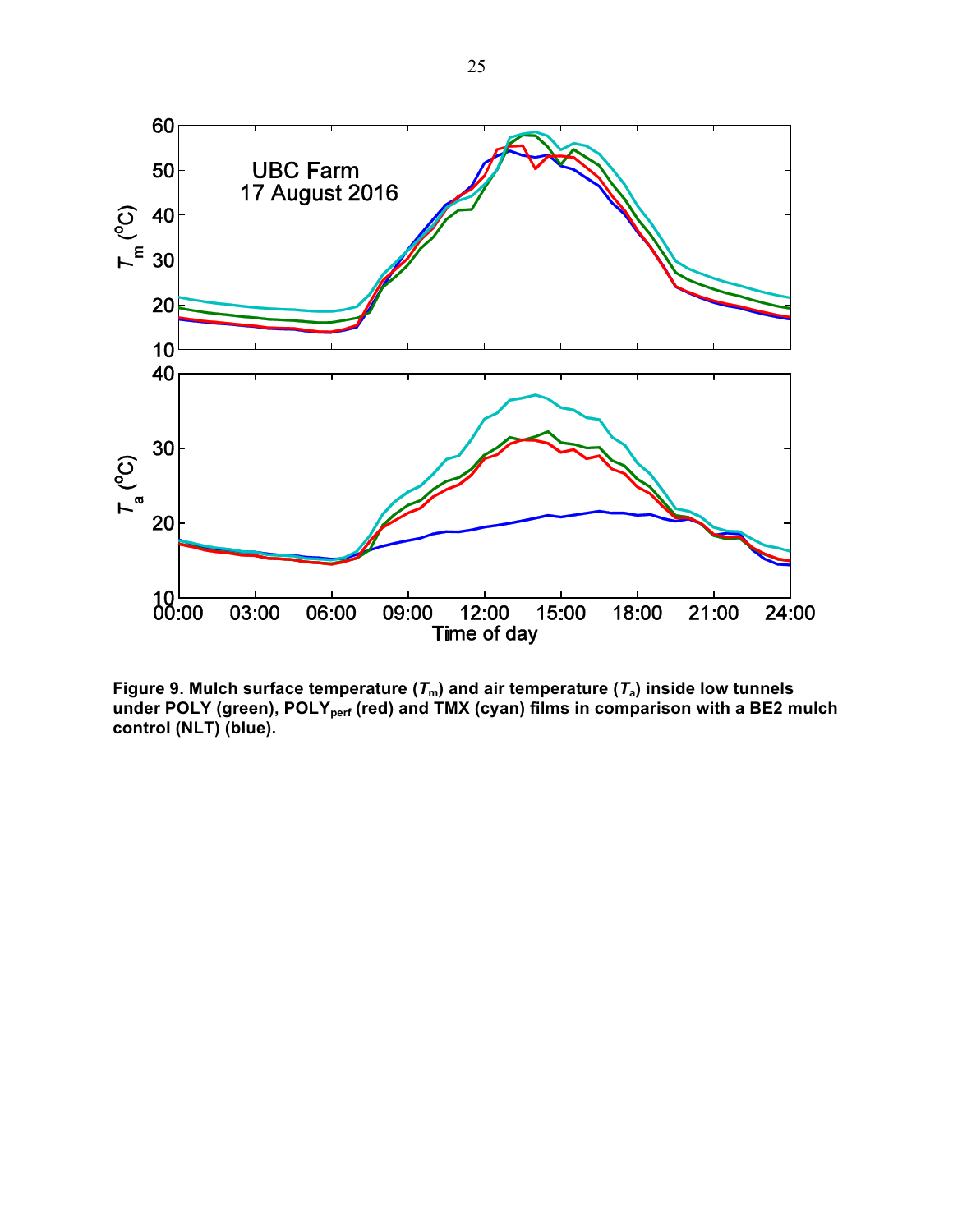#### **Using plastic films in low tunnels for enhancing plant growth**

The main plant growth experiment was conducted at UBC Farm. In June 2017, four treatments (Table 3) (three 12 m x 1 m low tunnels and one control (i.e., no tunnel), all with BE2 soil mulch, were installed on tilled Podzolic soil. The low-tunnel treatments comprised two polyethylene plastic films: polyethylene (0.15 mm thick) (POLY) and Thermax (0.15 mm thick) (TMX) (Figure 10). Site preparation included plowing and disk cultivation to a depth of 10 cm. Afterwards an irrigation dripline was installed at the 5-cm depth (near the centre of the treatment area) and feather meal was applied above the dripline (15.7 g m<sup>-2</sup>). A 0.15 m x 0.15 m deep perimeter trench was dug around each 12 m x 1 m treatment area to bury the edges of the BE2 plastic film, after which stones ( $> 0.02$  m) on the soil surface were removed by hand and the treatment area was levelled again with a ruler. The BE2 plastic film mulch was installed as described earlier. Three low tunnels (12 m length x 0.8 m base wide x 0.7 m height) were installed using gable roof shaped steel rod hoops (0.008 m rod diameter, 0.8 m low tunnel base width, 1.5 m low tunnel perimeter length) installed with 1.5 m spacing  $(7 \text{ loops low-tunnel}^{-1})$ . Low-tunnel covers were cut to aforementioned dimensions and secured at the ends using a 0.6 m steel rod stake and cable ties. Finally, the low tunnel cover was secured at each hoop using 1.2 m long bungee cords tied to the tunnel base. On July 12, 2017 the height of the hoops was increased by 50 cm to accommodate Padrón pepper (*Capsicum annuum*) growth.

Padrón peppers were seeded in 0.1 m x 0.1 m plastic pots in organic soil mix (Sunshine mix #1 LC1, SunGro® Agawam, MA, USA) and kept in the UBC Horticulture greenhouse from early April until early June when they were moved to a high tunnel at UBC Farm for 5 days in order to be hardened off and transplanted June 12, 2017. Eighty Padrón pepper seedlings were transplanted into 2 rows (40 Padrón peppers row<sup>-1</sup>) in each of the treatments containing Padrón peppers (i.e., Polypp, TMX<sub>PP</sub> and NLT<sub>pp</sub>). Each row was planted 0.15 cm from the dripline and both rows were planted with 0.30 m spacing within rows. The two rows within each treatment were staggered 0.15 cm lengthwise to ensure even distribution of leaf area (LA).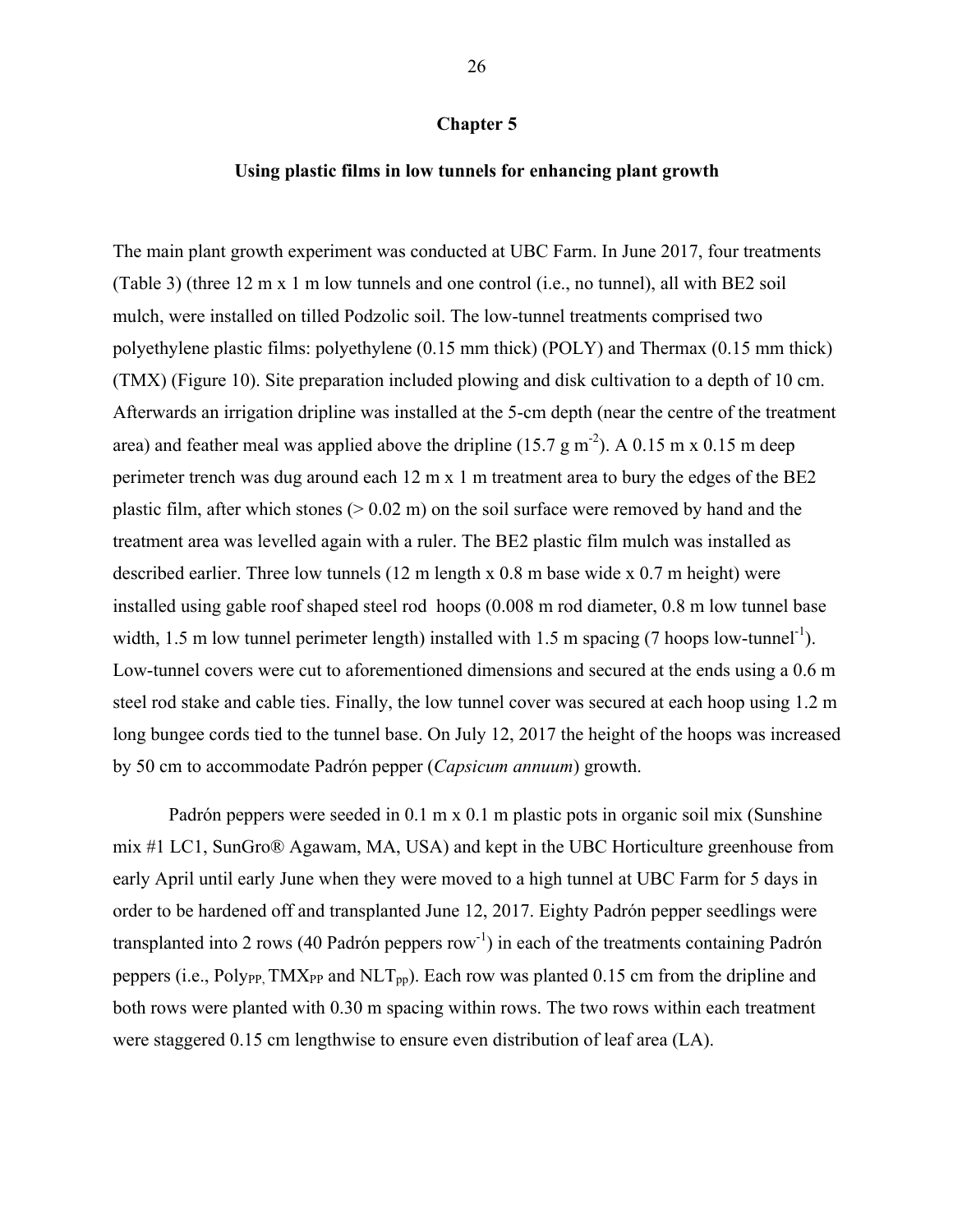| <b>Treatment</b><br>abbreviation | <b>Mulch name</b><br>(abbreviation) | <b>Tunnel cover name</b><br>(abbreviation) | <b>Plant name (genus)</b><br>and specific epithet) |
|----------------------------------|-------------------------------------|--------------------------------------------|----------------------------------------------------|
| Poly                             | Black embossed #2 (BE2)             | Polyethylene (POLY)                        | none                                               |
| Poly <sub>pp</sub>               | Black embossed #2 (BE2)             | Polyethylene (POLY)                        | Padrón pepper<br>(Capsicum annuum)                 |
| $TMX_{pp}$                       | Black embossed #2 (BE2)             | Thermax (TMX)                              | Padrón pepper                                      |
| $NLT_{pp}$                       | Black embossed #2 (BE2)             | None                                       | Padrón pepper                                      |

**Table 3. List of treatment abbreviations, mulch names, tunnel cover names and plant name for the 4 treatments in this study.**

Padron pepper plant (PP)



**Figure 10. Overhead view of the experimental layout for comparing Padrón pepper productivity using low tunnels.**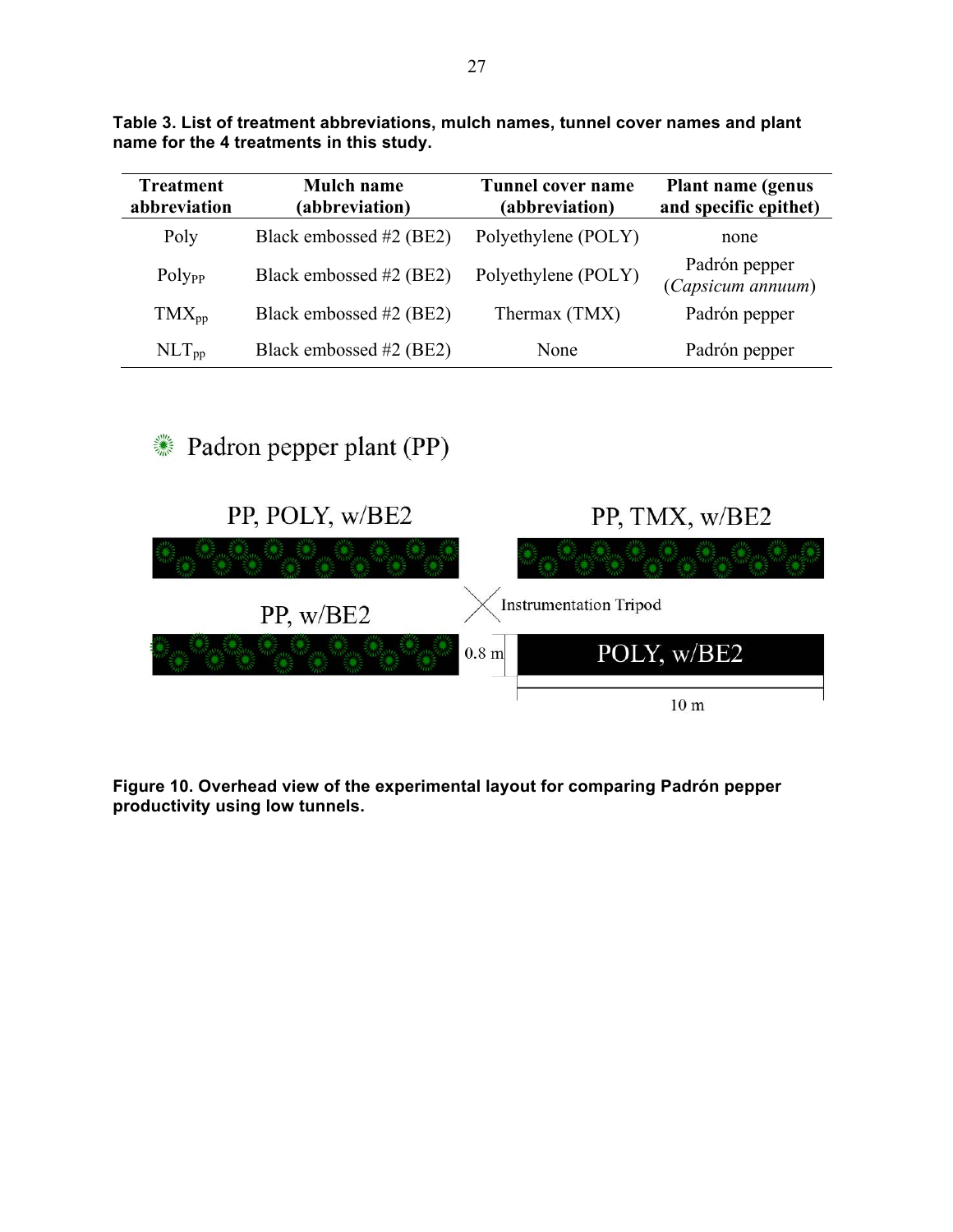Each treatment was divided into four (3 m long) subplots containing  $\sim$ 20 plants subplot<sup>-1</sup>. Pepper harvest measurements were performed on each subplot separately. Pepper harvest consisted of harvesting all peppers which were sufficiently large for sale ( $\sim$ 3-4 inches long,  $\sim$ 10 g pepper<sup>-1</sup>). Number of peppers for each subplot, total pepper mass subplot<sup>-1</sup> and number of blackened peppers in each subplot were recorded bi-weekly during the first two months (July and August) of harvest and weekly during the remainder of the harvest (September and early October) as total pepper mass in each subplot declined. Padrón pepper LA, height and stem diameter was measured weekly during the experiment. LA was calculated using a combination of manual field measurements and regression relationships of measured leaf diameter  $(L_{dia})$  and length  $(L_{len})$  and measured LA (LAmeas) (Padron et al., 2016). Initially, manual LA field measurements were performed on 16 randomly chosen padrón pepper plants within each treatment, reduced to 8 plants treatment<sup>-1</sup>, and consisted of:

- 1. Separating leaves into small, medium and large size classes
- 2. Counting the number of leaves within each size class
- 3. Determining the mean *L*len and *L*dia of each size class

The regression relationships were developed by using direct measurements of  $L_{dia}$ ,  $L_{len}$  and LAmeas taken using a leaf area meter (LI-3100, LI-COR Inc., Lincoln, NE, USA). A simple linear equation was used to determine an empirical model parameter S for determining LA within each leaf size class:

$$
LA_{\text{meas}} = SL_{\text{dia}}L_{\text{len}} \tag{4}
$$

$$
S = \frac{LA_{\text{meas}}}{L_{\text{dia}}L_{\text{len}}}
$$
 (5)

Leaf area index was calculated as:

$$
LAI = \frac{LA}{A_m}
$$
 (6)

where  $A_m$  is the calculated area of the mulch floor within each treatment.

Leaf-scale stomatal conductance  $(g_s)$  and  $CO_2$  assimilation (*A*) were measured weekly using a portable photosynthesis system (model LI-6400, LI-COR Biosciences, Lincoln, Nebraska, USA).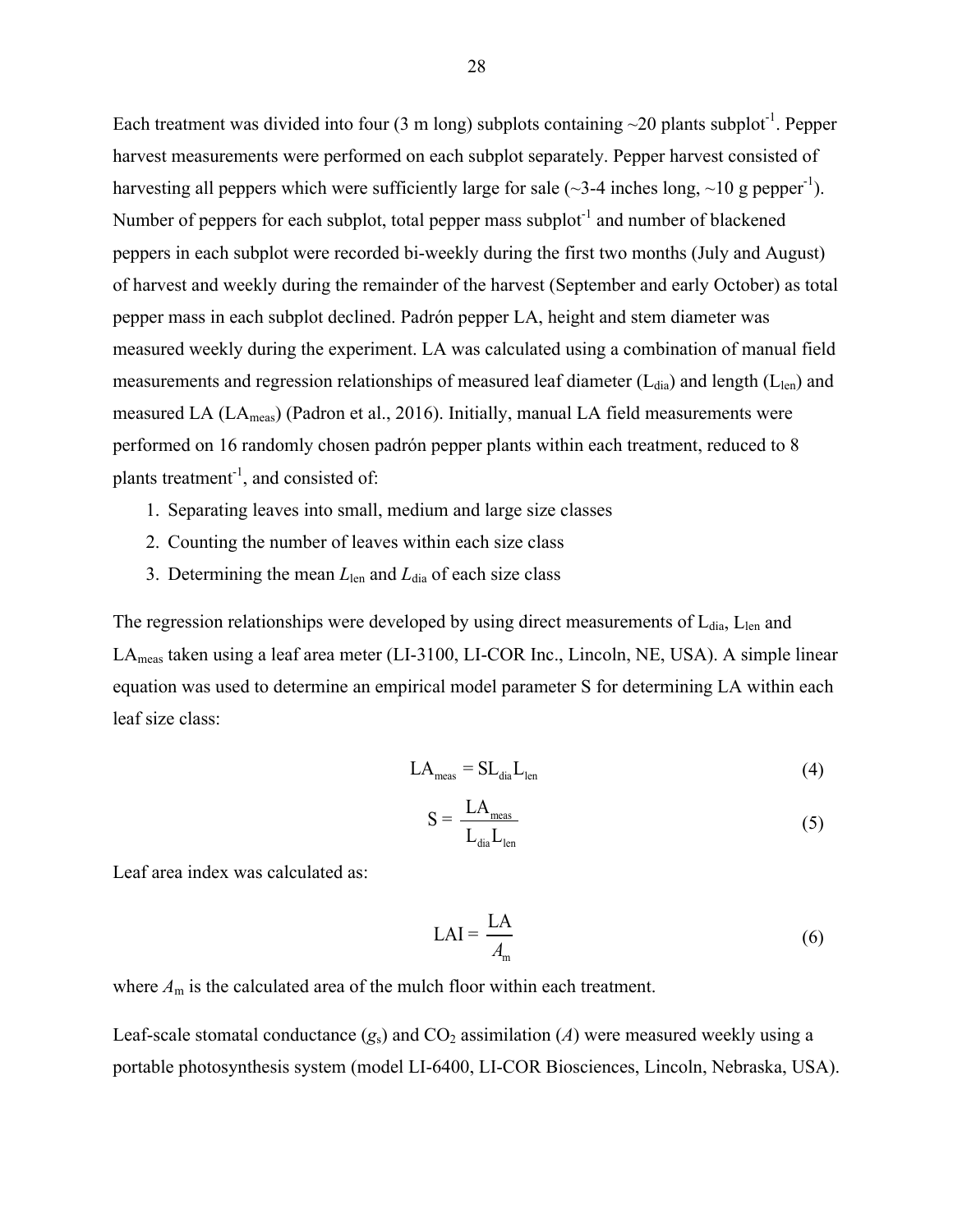Weekly measurements were performed at midday (12:00 – 2:00 PST) on four randomly chosen leaves (two sunlit and two shaded) from 16 randomly chosen plants treatment<sup>-1</sup>.

A weather transmitter (WXT520, Vaisala Oy, Helsinki, Finland) provided half-hourly mean *T*a, *P*, wind velocity (*u*) and direction, barometric pressure (*p*) and relative humidity (RH) at a height of 2 m. Net radiation  $(R_n)$ , calculated as the sum downwelling shortwave  $(S_d)$  and longwave  $(L_d)$ radiation minus the sum of the upwelling shortwave  $(S_u)$  and longwave  $(L_u)$  radiation, was measured using a four-way net radiometer pyrgeometers (two model CNR1, Kipp and Zonen, The Netherlands and one SN-500, Apogee Instruments Inc. (AI), Logan, UT, USA) consisting of upward and downward-facing pyranometers and mounted at three separate locations: 1) 0.15 m above NLT<sub>pp</sub>, 2) 0.15 m above Poly<sub>PP</sub>, 3) 1.5 m above soil surface near the tripod tower. Two quantum sensors (LI-190, LI-COR Inc.) were mounted upward and downward-facing to measure downwelling  $(Q_d)$  and upwelling  $(Q_u)$  photosynthetically active radiation (PAR), respectively, 0.15 m above the top of the  $NLT_{\text{pp}}$  plant canopy. The remaining four PAR sensors were positioned upward-facing on the mulch surface of each treatment to measure low tunnel and canopy PAR transmissivity.

For each treatment, previous to installing the plastic films, four soil heat flux plates, two under sun and two under shade, were installed at the 0.03 m depth, and 2  $T_s$  and  $\theta_s$  sensors (5TM, Decagon Devices Inc., Pullman, WA, USA) installed at 0.03 m, 0.08 m and 0.15 m depth (one profile near and one profile  $0.15$  m from the irrigation dripline).  $CO<sub>2</sub>$  and water vapor concentrations were measured using an infrared gas analyzer (IRGA) (model LI-840, LI-COR Inc.), a pump and four solenoid pairs to sample tunnel air at 0.5 m above the mulch surface in all treatments in turn. The pump circulated air at a rate of 4 L min<sup>-1</sup> and subsampled  $0.8$  L min<sup>-1</sup> from the main air stream to be fed to IRGA. The IRGA sampled each inlet/outlet pair in sequence for 45 s at a frequency of 1 Hz and half-hourly means and standard deviations of  $CO<sub>2</sub>$ and water vapor concentrations were calculated from 1 Hz data.

In early July 2017, harvesting began and ended in late October. In early August 2017, it was clear that the low tunnel grown peppers produced more peppers per harvest period, but by mid to late August, the harvest rate declined for the low tunnel grown peppers, which was attributed to a depletion of  $CO<sub>2</sub>$  during the daytime (Figures 11 and 12), when the plants occupied a large proportion of the low tunnel volume and were growing vigorously. These results draw attention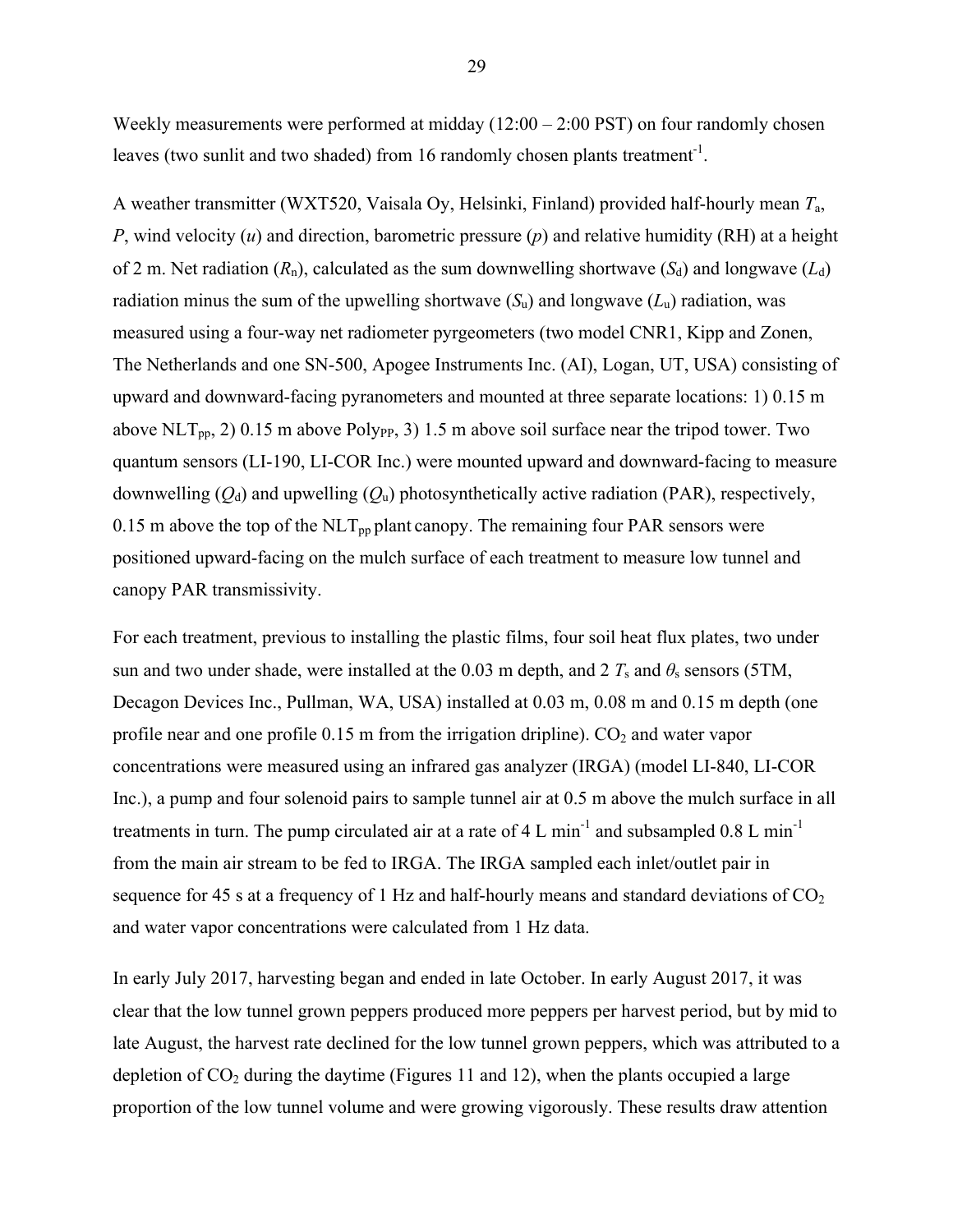to the potential benefits (i.e., increased heating) and drawbacks (i.e., low  $CO<sub>2</sub>$  concentration, high humidity) associated with using low tunnels, and suggest the need to examine the value of periodic tunnel ventilation. Thus,  $POLY_{pp}$  and  $TMX_{pp}$  yielded ~12% more peppers than  $NLT_{pp}$ during the entire harvest period at UBC Farm.



**Figure 11. Cumulative Padrón pepper yield for peppers grown without a low tunnel (NLT) (blue), and in POLY (green) and TMX (red) low tunnels**



Figure 12. Diurnal CO<sub>2</sub> concentration near the top of the Padrón pepper plant canopies **grown without a low tunnel (NLT) (blue), and in POLY (green) and TMX (red) low tunnels.**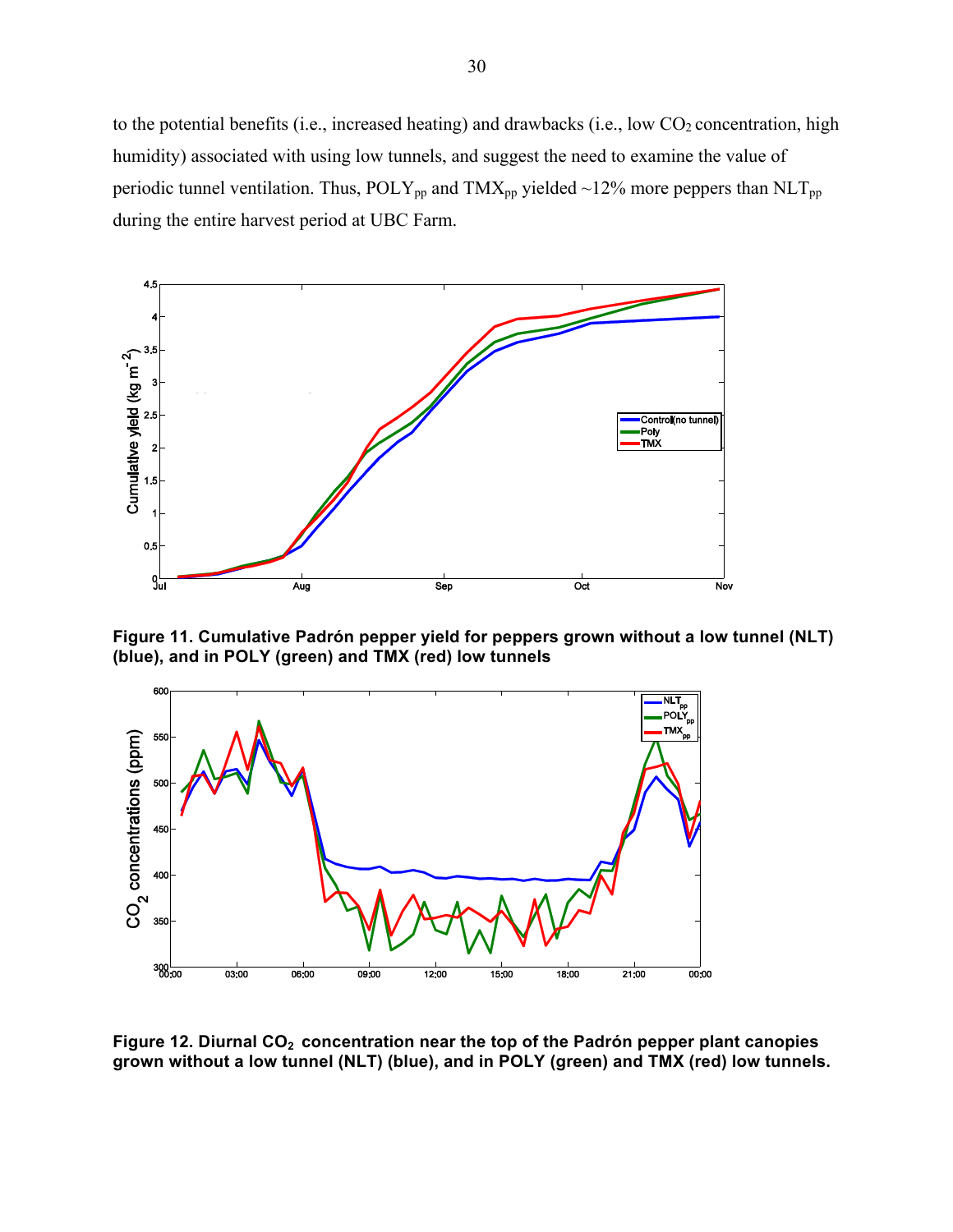The effect of low tunnels covered with high-transparency polyethylene plastic film (POLY) on broccoli yield was studied at Mackin Creek Farm during the growing seasons of 2016 and 2017. While 2016 was a particularly warm spring, 2017 was colder with frequent frost events until mid-April 2017. Heavy smoke from forest fires in the Interior BC during the growing season of 2017 after the removal of the low tunnels reduced solar radiation and partly contributed to mild temperatures. Despite being the colder year, broccoli yield was 200% higher in 2017 compared to 2016 (Figure 13). This difference in yield was, partly to increased diffuse radiation due to the smoke, and partly attributed to increased heat and protection of the soil surface from windy conditions, which helped conserve soil moisture for use by the broccoli crop later in the growing season. At Cropthorne Farm, effect of low tunnels covered with high-transparency perforated polyethylene plastic film (POLYperf) on zucchini yield was studied. POLYperf treatment produced 20% more zucchini yield compared to no tunnel control (Figure 14).



**Figure 13. Effect of low tunnels covered with high transparency polyethylene (POLY) on broccoli yield during 2016 and 2017.**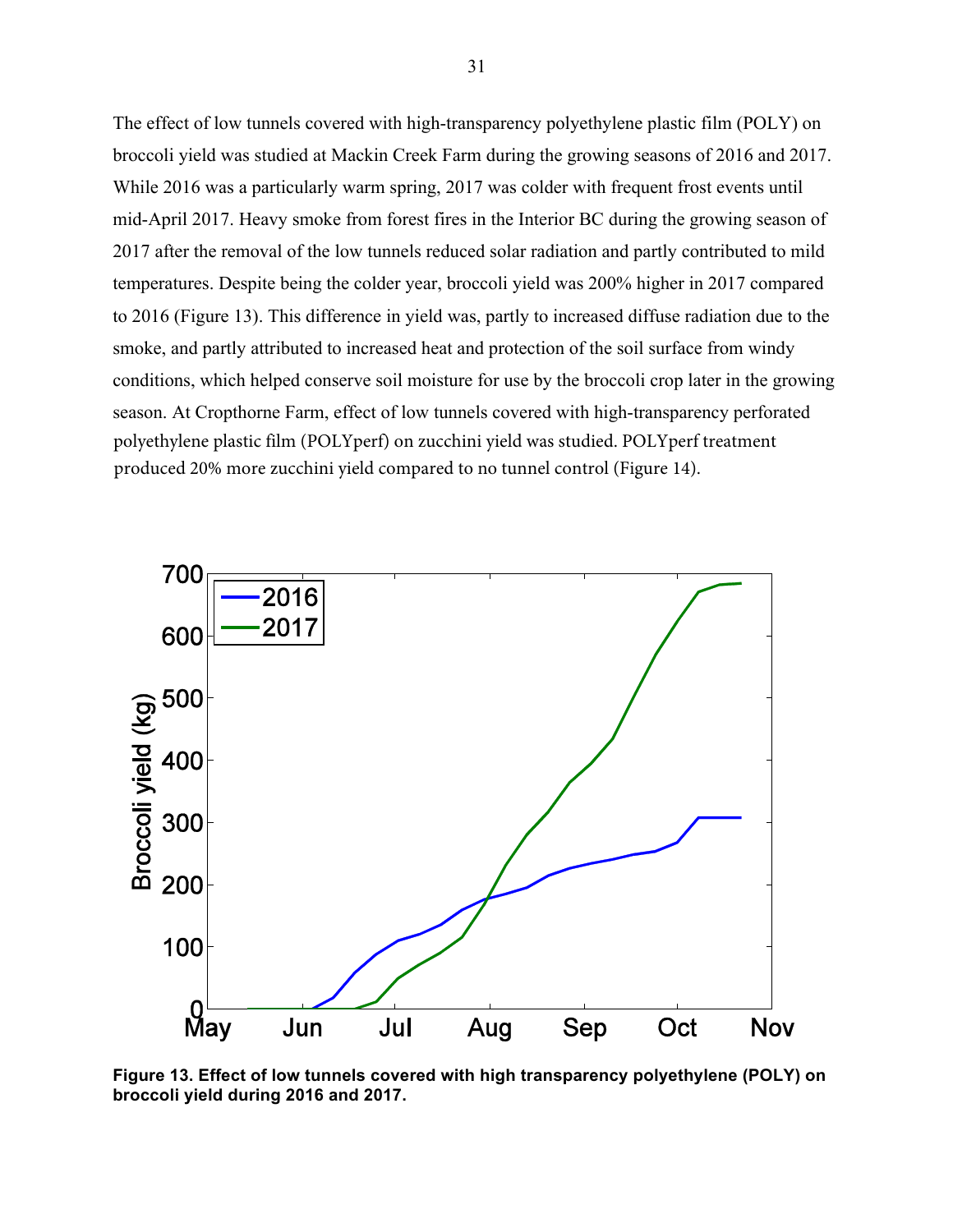

**Figure 14. Comparison of number of zucchinis produced by plants grown in low tunnels and plants grown outside (no tunnel), both with black plastic mulch.**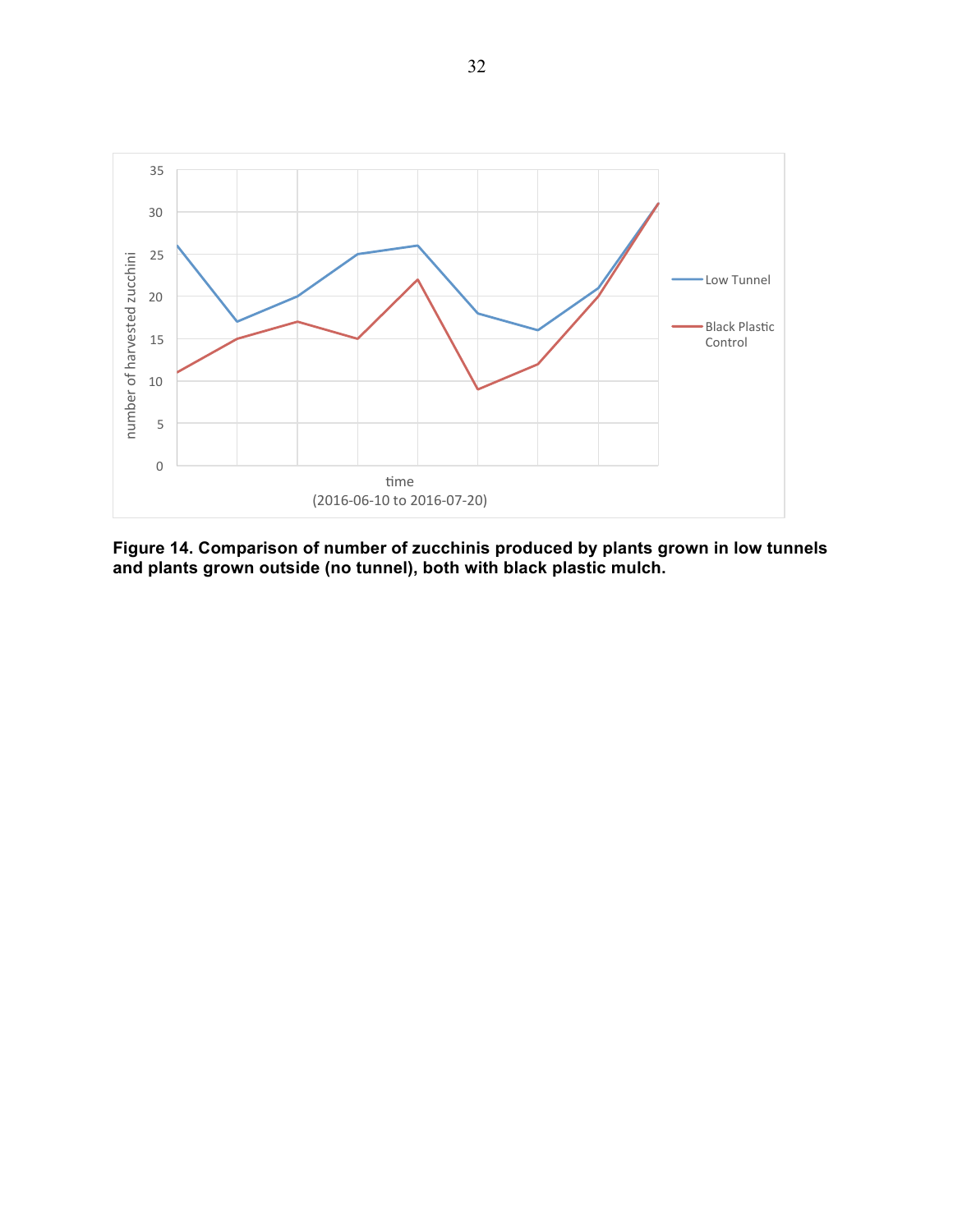#### **Conclusions**

We have shown that (1) black and clear plastic mulches (with low longwave transmissivity) can increase soil temperature near the soil surface by ~40%, whereas high reflectivity plastic mulches can cool soils by  $\sim$ 20%; and (2) use of a low longwave transmissivity plastic films can increase low tunnel heating by ~33% compared to high longwave transmissivity plastic films, and can increase crop productivity. While Padron pepper yield in low tunnels covered with POLY and TMX was increased by  $\sim$ 12% compared to that in NLT at UBC Farm, POLY low tunnels increased zucchini and broccoli yields by 20% and 200% at the Cropthorne Farm and Mackin Creek Farm, respectively.

This research is beneficial to make decisions for choosing appropriate films depending upon how much increase or decrease in soil temperature would help in maximizing crop performance in different seasons and eco-climate regions in BC. Similarly, our work on using different plastic films in low tunnels will help farmers in advancing and/or extending the growing season for early and late season crop harvests, respectively, thereby enabling them to achieve a higher remuneration. Future studies should focus on water and carbon balances in low tunnel grown crops to better understand how and when irrigation and  $CO<sub>2</sub>$  fertilization should be applied or how frequently the tunnels need to be ventilated to make up for the depletion of  $CO<sub>2</sub>$  within the tunnels.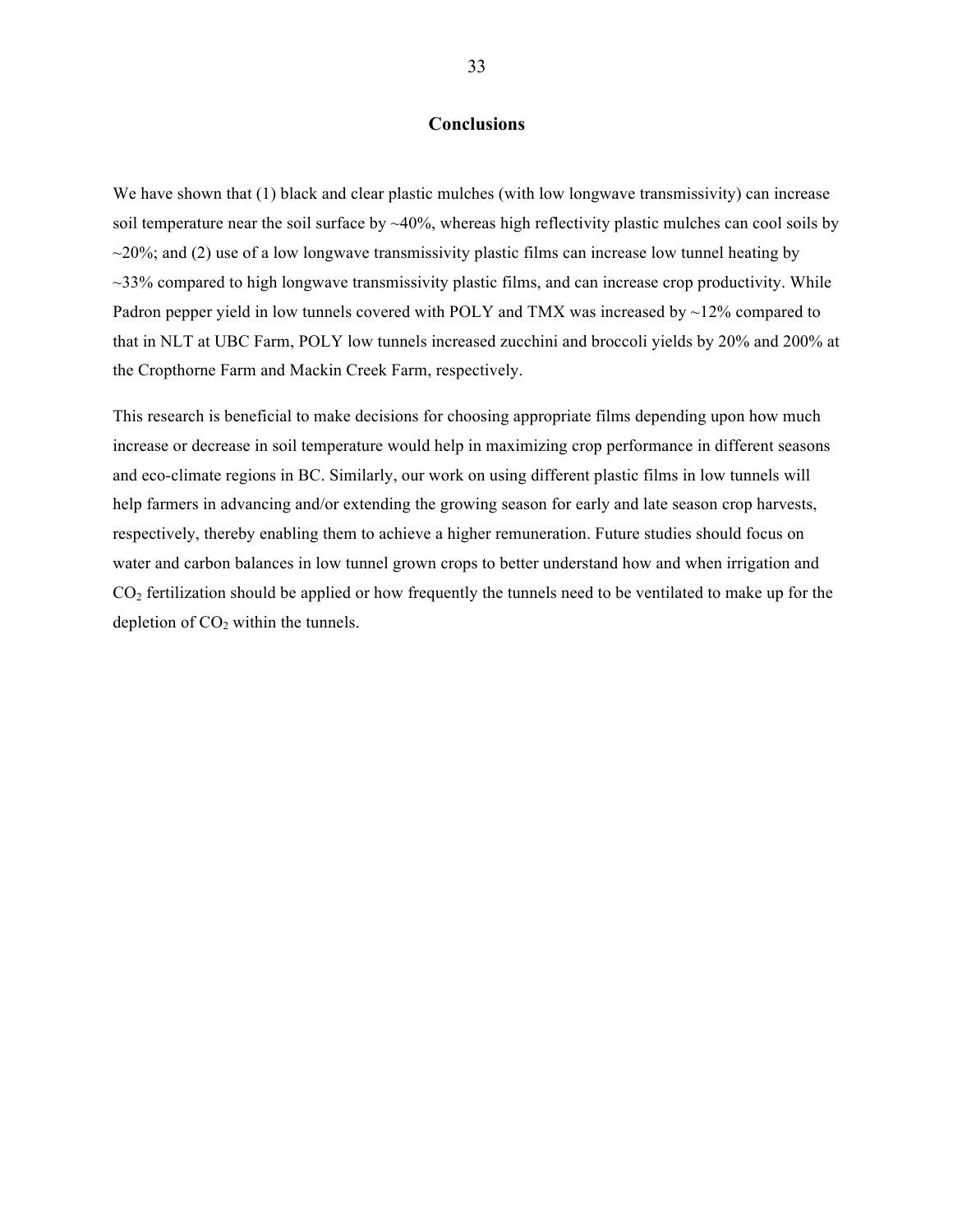#### **References**

- Baille, A., Kittas, C., & Katsoulas, N. (2001). Influence of whitening on greenhouse microclimate and crop energy partitioning. Agricultural and Forest Meteorology 107, 293- 306.
- Baumann, T. E., Eaton, G. W., & Spaner, D. (1997). Production of short-day strawberries on raised beds in british columbia. Journal of Small Fruit & Viticulture 5, 37-49.

BC Ministry of Environment (2016). Indicators of Climate Change for British Columbia. 61 pp.

- Brandenberger, L., & Wiedenfeld, B. (1997). Physical characteristics of mulches and their impact on crop response and profitability in muskmelon production. Horttechnology 7, 165.
- Ćosić, M., Stričević, R., Djurović, N., Moravčević, D., Pavlović, M., & Todorović, M. (2017). Predicting biomass and yield of sweet pepper grown with and without plastic film mulching under different water supply and weather conditions. Agricultural Water Management, 188, 91-100.
- Dlamini, P., Ukoh, I., van Rensburg, L., & du Preez, C. (2016). Reduction of evaporation from bare soil using plastic and gravel mulches and assessment of gravel mulch for partitioning evapotranspiration under irrigated canola. Soil Research 55, 222-233.
- Egel, D. S., Martyn, R., & Gunter, C. (2008). Planting method, plastic mulch, and fumigation influence growth, yield, and root structure of watermelon. Hortscience 43, 1410-1414.
- Ham, J. M., & Kluitenberg, G. J. (1994). Modeling the effect of mulch optical properties and mulch-soil contact resistance on soil heating under plastic mulch culture. Agricultural and Forest Meteorology 71, 403-424.
- Ham, J. M., Kluitenberg, G. J., & Lamont, W. J. (1993). Optical properties of plastic mulches affect the field temperature regime. Journal of the American Society for Horticultural Science 118, 188-193.
- Hunter, B., Drost, D., Black, B., & Ward, R. (2012). Improving growth and productivity of early-season high-tunnel tomatoes with targeted temperature additions. Hortscience 47, 733- 740.
- Ibarra, L., Flores, J., & Dı́ az-Pérez, J. C. (2001). Growth and yield of muskmelon in response to plastic mulch and row covers. Scientia Horticulturae 87, 139-145.
- Kittas, C., Bartzanas, T., & Jaffrin, A. (2003). Temperature gradients in a partially shaded large greenhouse equipped with evaporative cooling pads. Biosystems Engineering 85, 87-94.